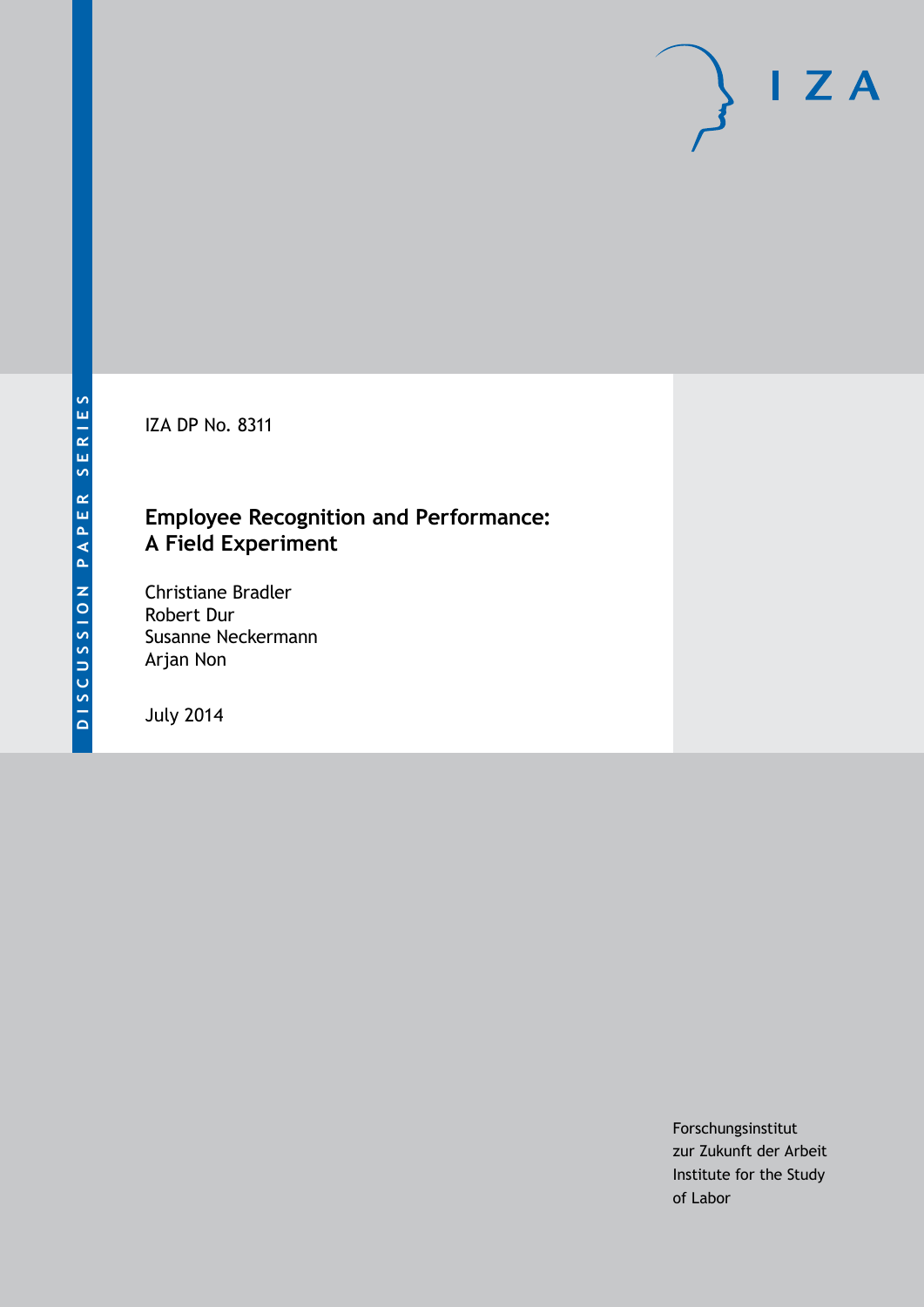# **Employee Recognition and Performance: A Field Experiment**

### **Christiane Bradler**

*ZEW Mannheim*

### **Robert Dur**

*Erasmus University Rotterdam, Tinbergen Institute, CESifo and IZA*

#### **Susanne Neckermann**

*Erasmus University Rotterdam, ZEW and Tinbergen Institute*

### **Arjan Non**

*Maastricht University*

### Discussion Paper No. 8311 July 2014

IZA

P.O. Box 7240 53072 Bonn Germany

Phone: +49-228-3894-0 Fax: +49-228-3894-180 E-mail: [iza@iza.org](mailto:iza@iza.org)

Any opinions expressed here are those of the author(s) and not those of IZA. Research published in this series may include views on policy, but the institute itself takes no institutional policy positions. The IZA research network is committed to the IZA Guiding Principles of Research Integrity.

The Institute for the Study of Labor (IZA) in Bonn is a local and virtual international research center and a place of communication between science, politics and business. IZA is an independent nonprofit organization supported by Deutsche Post Foundation. The center is associated with the University of Bonn and offers a stimulating research environment through its international network, workshops and conferences, data service, project support, research visits and doctoral program. IZA engages in (i) original and internationally competitive research in all fields of labor economics, (ii) development of policy concepts, and (iii) dissemination of research results and concepts to the interested public.

<span id="page-1-0"></span>IZA Discussion Papers often represent preliminary work and are circulated to encourage discussion. Citation of such a paper should account for its provisional character. A revised version may be available directly from the author.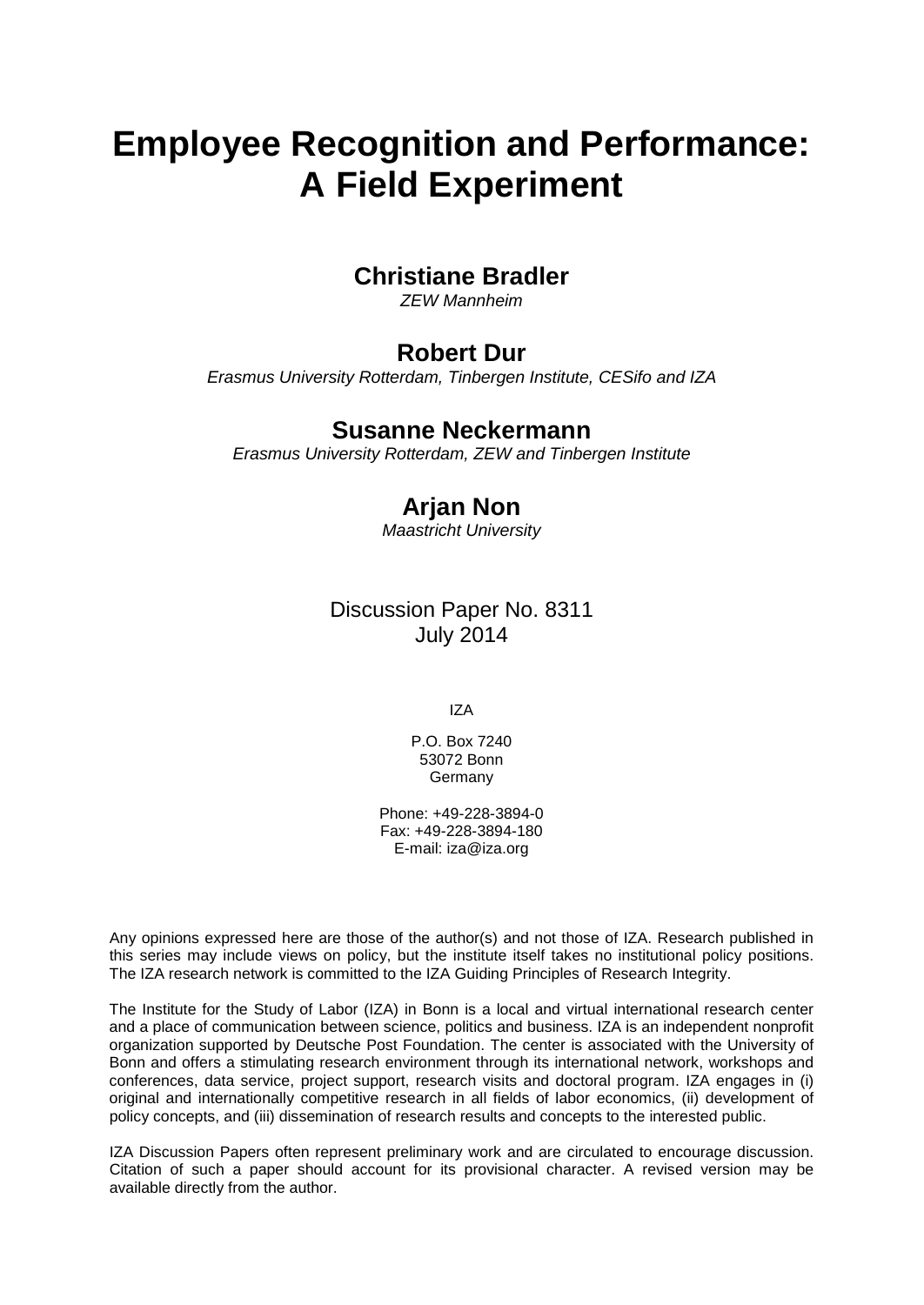IZA Discussion Paper No. 8311 July 2014

### **ABSTRACT**

### **Employee Recognition and Performance: A Field Experiment[\\*](#page-1-0)**

This paper reports the results from a controlled field experiment designed to investigate the causal effect of unannounced, public recognition on employee performance. We hired more than 300 employees to work on a three-hour data-entry task. In a random sample of work groups, workers unexpectedly received recognition after two hours of work. We find that recognition increases subsequent performance substantially, and particularly so when recognition is exclusively provided to the best performers. Remarkably, workers who did not receive recognition are mainly responsible for this performance increase. Our results are consistent with workers having a preference for conformity and being reciprocal at the same time.

JEL Classification: C93, M52

Keywords: employee motivation, recognition, reciprocity, conformity, field experiment

Corresponding author:

Robert Dur Erasmus University Rotterdam Department of Economics H9-15 P.O. Box 1738 3000 DR Rotterdam The Netherlands E-mail: [dur@ese.eur.nl](mailto:dur@ese.eur.nl)

\* We gratefully acknowledge comments and suggestions by a Department Editor, an Associate Editor, three anonymous referees, Iwan Barankay, Gary Charness, Tore Ellingsen, Dirk Engelmann, Guido Friebel, David Gill, Michael Kosfeld, Steve Levitt, John List, Michel Maréchal, Dina Pommeranz, Ingrid Rohde, Marie Claire Villeval, and numerous seminar and conference participants. We thank Ann-Kathrin Koessler for excellent research assistance. The experiment has been conducted within the ethical guidelines of our home institutions.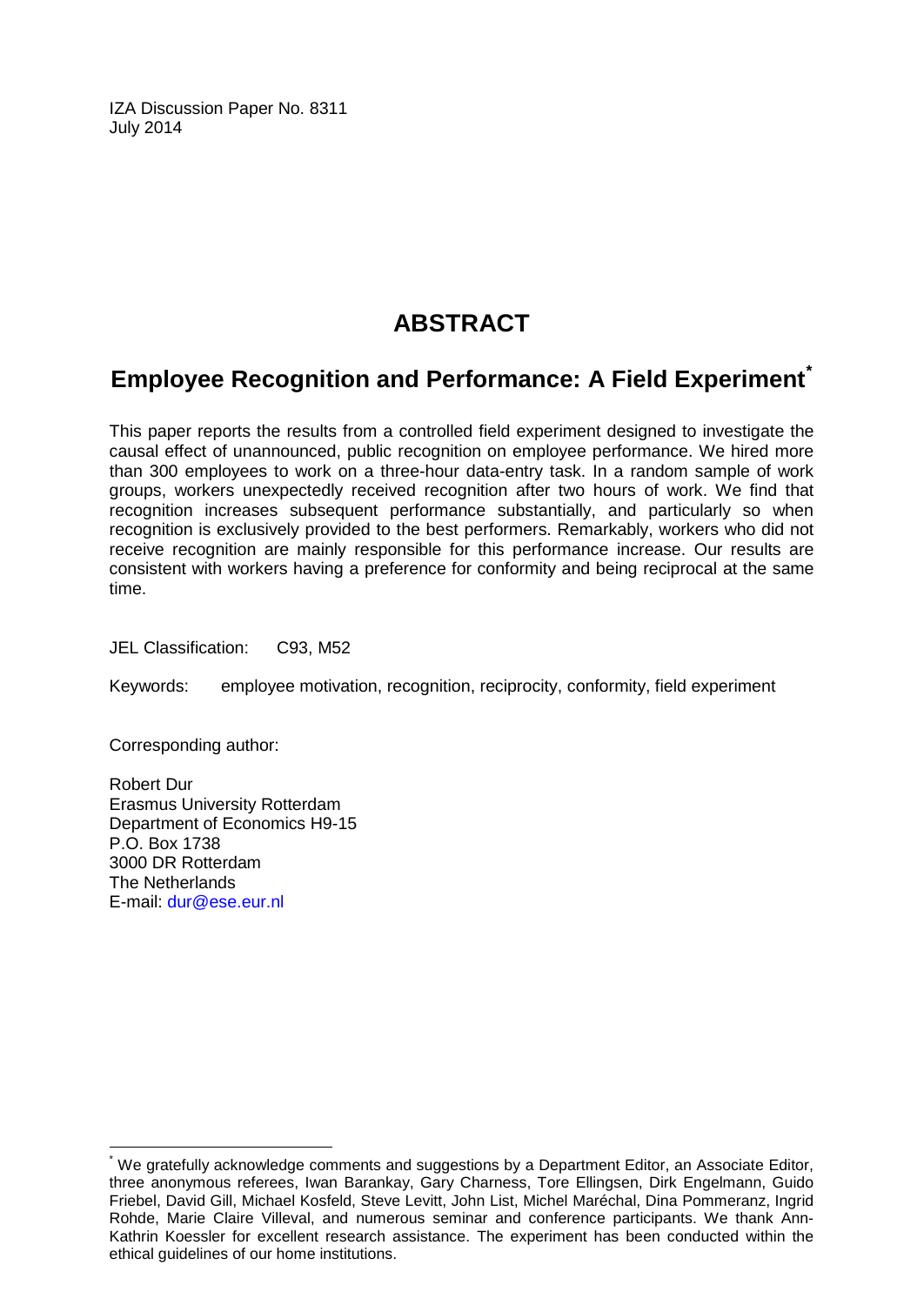### 1 Introduction

Recent years have seen a surge in popular business books on the importance of recognition for employee motivation. A prominent example is the book by Nelson (2005) entitled *1001 Ways to Reward Employees*. He starts his book by stating that a number of surveys "confirm what almost every employee already knows: that recognition for a job well done is the top motivator of employee performance."<sup>1</sup> Other questionnaire studies reveal similar views among employees (Kovach, 1995; Wiley, 1997) and managers (Holton et al., 2009).

The vast amount of practitioner literature on employee recognition is supported by a body of academic research. Stajkovic and Luthans (2003) provide a meta-analysis of studies conducted in organizations, and report strong positive effects of recognition on employees' performance. More recently, Grant and Gino (2010) experimentally study how a manager's verbal expression of gratitude affects employees' effort and find strong positive effects.<sup>2</sup>

While the existing literature provides a fairly consistent picture that recognition improves employee performance, much less is known about how exclusive or inclusive recognition should be. Should all employees receive recognition? Or is more differentiation desirable? In particular, what is the effect of exclusive recognition for the best-performing workers on performance of workers who do not receive recognition?

In this paper we take up these questions by conducting a large-scale field experiment in a controlled work environment. Over the course of November 2010 to May 2011, we hired 363 people (mainly students) for a three-hour data-entry job.<sup>3</sup> We created a work environment where eight workers shared the same room, but worked individually. Workers were paid a flat wage of 25 euro and were not aware that they were taking part in an experiment. In a random sample of work groups, workers received public recognition after two hours of work. Following Kosfeld and Neckermann (2011), recognition consisted of a thank-you card, personally signed by the head of the research institute and handed out by a research assistant.<sup>4</sup> Thus, the provision of recognition did not involve any material reward but clearly showed the management's appreciation for

<sup>&</sup>lt;sup>1</sup> He continues with "yet most managers do not understand or use the potential power of recognition and rewards  $\left[\ldots\right]$  while money is important to employees, research shows that what motivates them really to perform [...] is the thoughtful, personal kind of recognition that signifies true appreciation for a job well done."

<sup>&</sup>lt;sup>2</sup> Effects of praise and recognition have also been studied in other contexts. Fisher and Ackerman (1998) investigate the effect of recognition on parents' willingness to volunteer for their kids' soccer club. An early lab experiment is Deci and Ryan (1971) showing that provision of praise increases students' willingness to work on a puzzle. Cameron and Pierce (1994) provide a survey of the subsequent lab-experimental literature. Finally, some studies in management provide correlational evidence, e.g., Rhoades and Eisenberger (2002), Cropanzano and Mitchell (2005), and Wagner and Harter (2006).

<sup>&</sup>lt;sup>3</sup> Short-term data-entry jobs like ours have been frequently employed in recent field experiments studying the impact of rewards on performance because they allow for a precise measurement of performance and provide for a high degree of control (see among others Gneezy and List, 2006, Hennig-Schmitt et al., 2010, Kosfeld and Neckermann, 2011, and Kube et al., 2012, 2013).

<sup>&</sup>lt;sup>4</sup> The use of such thank-you cards is not uncommon in business. Postcards producer Hallmark devotes a separate website to employee thank-you cards, see http://hallmark.businessgreetings.com/employeerecognitioncards-employeethankyoucards-3-0.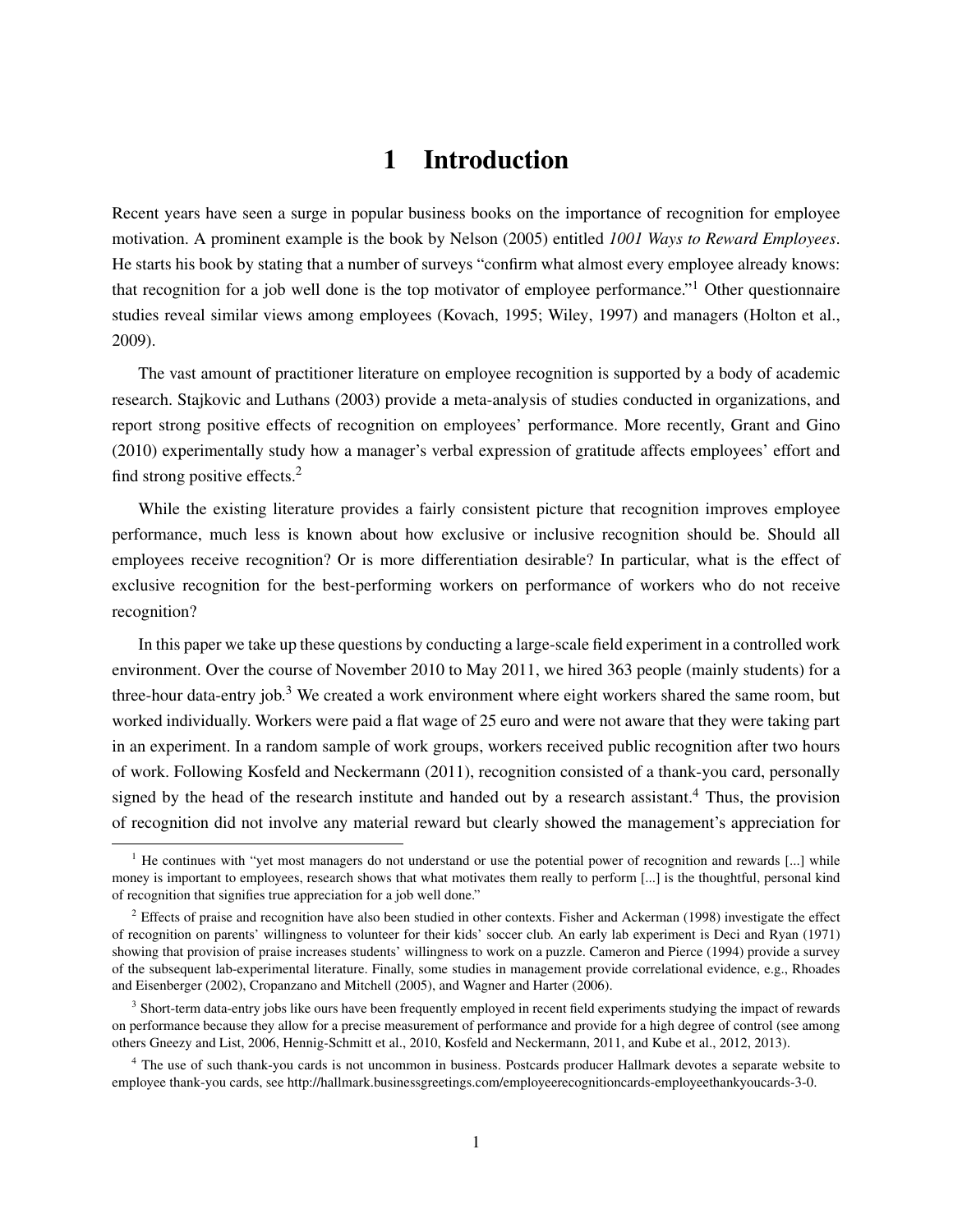workers' effort. From the way recognition was provided, workers could deduce that no further thank-you cards would be provided in the remainder of the working period. A defining feature of the type of recognition that we have in mind is that it is not expected and hence comes as a surprise to employees.<sup>5</sup> Therefore, and in stark contrast to Kosfeld and Neckermann (2011), the possible provision of recognition was not announced at the start of the three-hour working period.<sup>6</sup>

To address the research questions posed above, we vary the scarcity of recognition between different treatments. In one treatment, all workers in a group receive the thank-you card. In the other treatments, the thank-you card is given only to the best performer so far or to the best three performers so far of a group of eight. When handing out the thank-you cards in these latter treatments, it is mentioned that their assignment is determined by performance during the first two working hours. Further, we make clear that the management recognizes the work input from all workers, but can only recognize a subset of the employees explicitly due to time constraints. This resembles that, in practice, managers are often constrained in the number of people they can praise in a thoughtful, personal way. Lastly, we did our best to keep perceived monitoring constant across all treatments.

Our results are as follows. First, we find that providing public recognition has a positive effect on subsequent performance of workers. When all employees in a work group receive a thank-you card, subsequent performance increases by about 5.2% (or 0.27 standard deviations) as compared to the untreated control. When public recognition is more exclusive, such that the best 3 out of 8 employees in a work group receive a thank-you card, the estimated effect is even bigger and amounts to a 7.3% (or 0.38 standard deviations) performance increase. Remarkably, employees who do *not* receive a thank-you card are mainly responsible for this performance increase. Their performance rises by more than 10% (or 0.52 standard deviations) relative to comparable others in the control group. Recipients of a thank-you card, on the other hand, show a performance increase of only 3.3% (or 0.17 standard deviations). When recognition is even scarcer and limited to the single best-performing employee, we find a slightly weaker average treatment effect of about 5.6% (or 0.29 standard deviations), and a similar pattern with respect to the source of the response, with non-recipients increasing performance by about 6.6% (or 0.34 standard deviations), while recipients' response is close to zero. Hence, we find that unannounced recognition can be a powerful tool to raise performance, particularly of those employees who do not get it!

As we will argue in more detail below, the underlying mechanisms that explain our results best are that workers have a preference for conformity and are reciprocal at the same time. In the treatments with scarce recognition, non-recipients learn that their performance belongs to the bottom of the distribution, implying that it is more likely that they do not conform to the apparent work norm in the group. Consequently,

<sup>&</sup>lt;sup>5</sup> This is often true in practice, even in organizations with a culture for praise. While recognition in general might be expected in such organizations, the particular situation, timing, and kind of recognition usually remain a surprise.

 $6$  Thus, while we use the same symbol (a thank-you card), our study differs fundamentally from Kosfeld and Neckermann (2011). While they use the card as an award in a tournament, which is announced before the start of the work, our study looks at the effect of unannounced recognition provided after some time of work on subsequent work performance. We further differ from Kosfeld and Neckermann (2011) by varying the scarcity of recognition.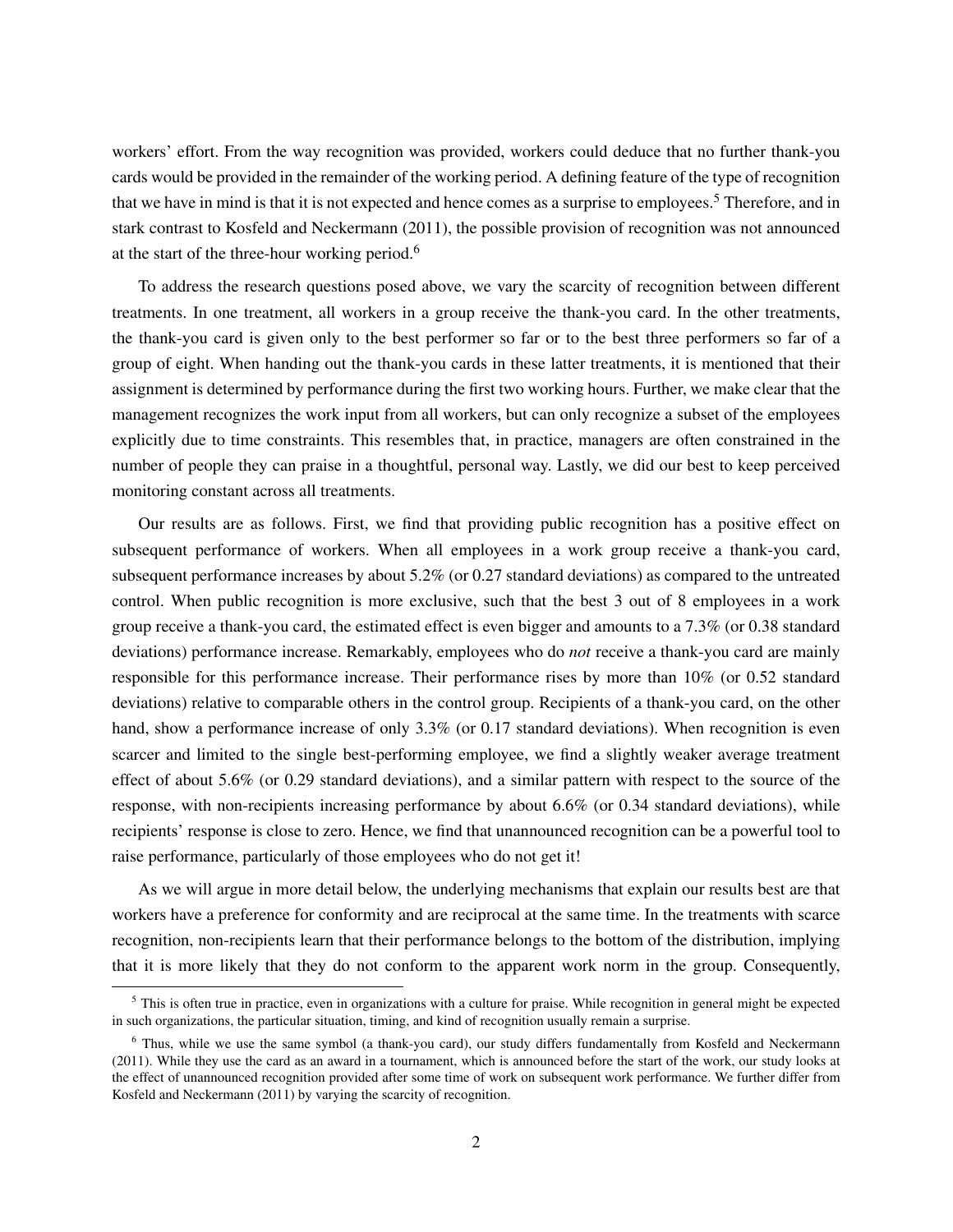they feel a need to increase performance. The smaller positive response of non-recipients in the treatment with only one card as compared to the treatment with three cards is in line with this argument, because the signal of relatively low performance to non-recipients is weaker when recognition is very scarce. The positive response to the treatment with recognition for all workers suggests that reciprocity also plays a role. Reciprocity might further explain why we do not observe that recipients of recognition in treatments with scarce recognition reduce their performance, which we would expect if conformity preferences would be the sole mechanism. Overall, our experimental data suggest that recognition stimulates performance in a workplace setting and that exclusivity can be an effective tool to motivate relatively bad performers to catch up. However, that is only true up to a point: if recognition becomes too scarce, its effectiveness diminishes.

Our study contributes to several literatures. First, we contribute to a substantial body of evidence in the business and psychology literature on the power of employee recognition, in particular Stajkovic and Luthans (2003) and Grant and Gino (2010). A unique feature of our study is that we exogenously vary the scarcity of recognition, ranging from providing recognition to all workers in a work group to recognizing only the best worker. The issue of how exclusive or inclusive recognition should be is of clear relevance for practitioners. Moreover, varying scarcity of recognition allows us to further our understanding of the driving forces of workers' behavior, such as reciprocity and conformity preferences. We also contribute to the growing literature in economics documenting the power of nonfinancial work interventions. Most closely related are the papers looking at nonfinancial gift-exchange, employee awards, and performance feedback. A prominent recent example is Kube et al. (2012), who find that nonfinancial gifts are more effective at increasing worker performance than financial ones. In contrast to that study, we provide recognition that has no material value and vary its scarcity. Moreover, we provide recognition for a job well done after some time of working, while Kube et al. provide gifts at the start of the job. In our treatments with scarce recognition, it is provided conditional on past performance, which is another important departure from most gift-exchange studies. Other recent papers have studied nonfinancial awards as incentives (Kosfeld and Neckermann, 2011; Gubler et al., 2013; Anderson et al., 2013; Ashraf et al., 2013, 2014). We complement this literature by studying recognition that is not announced in advance, but comes as a surprise. Lastly, we contribute to the literature on the effects of relative performance feedback on workers' performance (Blanes i Vidal and Nossol, 2011; Barankay, 2011a,b; Delfgaauw et al., 2013).<sup>7</sup> A distinguishing feature of our study is that we look at *ex post* effects of coarse rank revelation that is not announced *ex ante* and in the *absence* of further rank concerns (as ranks will not be disclosed again). Most of the empirical papers as well as the theoretical literature center around the effect of rank revelation in ongoing tournaments. Moreover, in our study the relative performance feedback always comes with a clear signal of the employer's appreciation of the employee's performance.

Our main and novel findings are that unannounced recognition in the workplace is most effective for

 $\frac{7}{7}$  Other contexts in which relative performance feedback have been studied include student test scores (Bandiera et al., 2009; Azmat and Iriberri, 2010; Tran and Zeckhauser, 2012), contributions to an online community (Chen et al., 2010), and real-effort in the lab (Charness et al., 2014; Freeman and Gelber, 2010; Kuhnen and Tymula, 2012).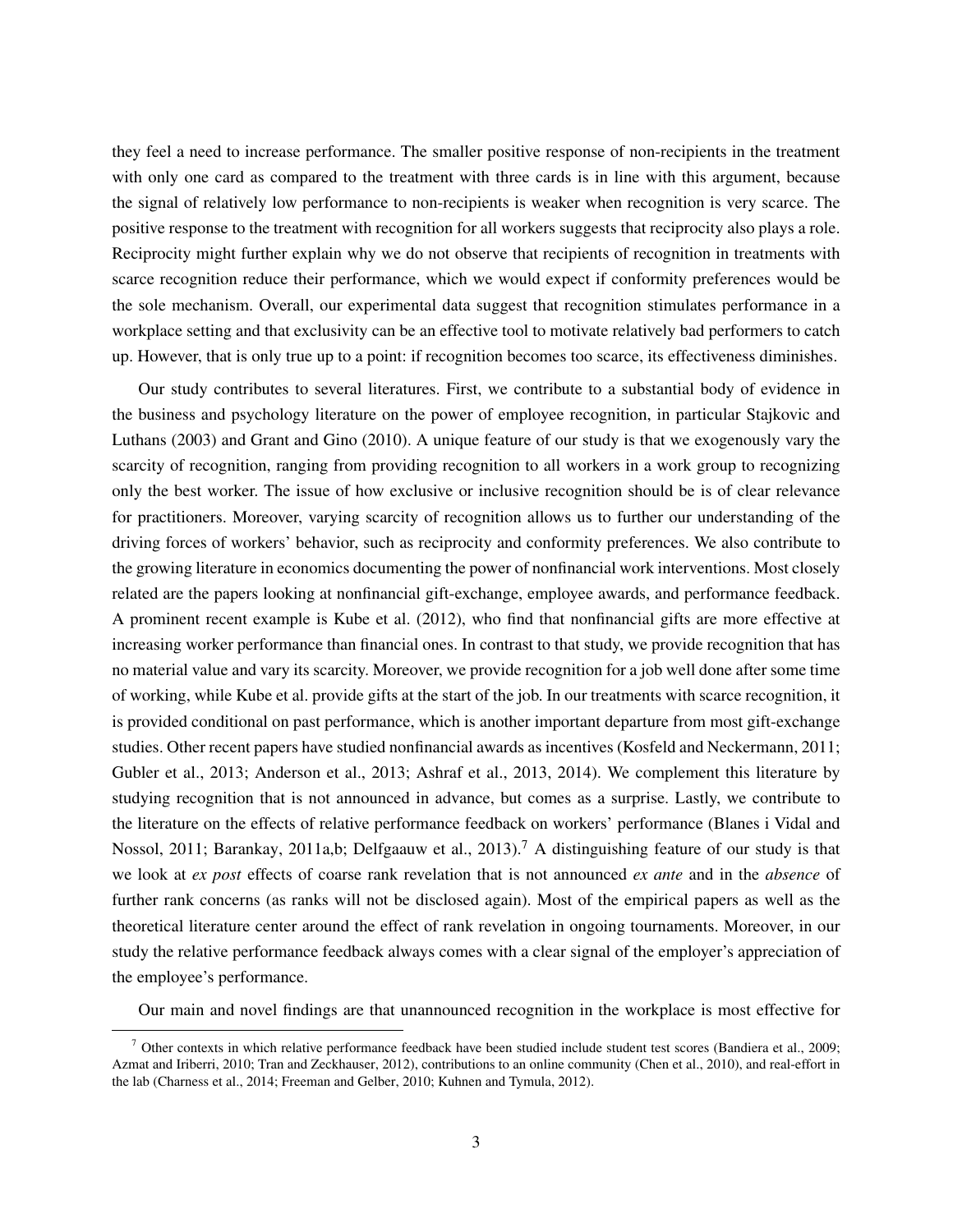intermediate levels of scarcity, and that non-recipients are mainly responsible for the performance increase. These findings have interesting management implications. In practice, managers may worry about making recognition scarce as they fear negative responses from the non-recipients. Our results suggest that this fear is unwarranted. Further, our results suggest that scarce recognition can be a cost-effective tool to motivate the workers at the bottom of the productivity distribution. This finding is particularly informative for organizations who care strongly about the performance of their least productive employees. For instance, in mass production it is often the productivity of the least motivated employee on the assembly line that determines the quality of the end product and the length of the production time. Lastly, our evidence suggests that workers care about conforming to a prevailing work norm and that scarce recognition can be a powerful way to communicate this norm to workers.<sup>8</sup> Hence, the mechanism that we isolate should be particularly relevant and active whenever workers face some uncertainty about the prevailing work norm. Such situations are commonplace, for instance in organizations with high employee turnover and regularly changing team composition.

The paper proceeds as follows. In the next section, we draw on existing behavioral theories to develop hypotheses on the effects of different forms of recognition. Next, we describe the experimental setup in Section 3. Section 4 lays out the empirical strategy and presents the results of our experiment. Finally, Section 5 concludes.

#### 2 Theory

Why might the unannounced provision of recognition in the form of a thank-you card affect subsequent performance of workers? And does it matter whether all workers or only the best performing workers in a group receive a thank-you card? We can think of three plausible behavioral mechanisms through which provision of public recognition may affect subsequent performance.<sup>9</sup>

Reciprocity of employees First, workers may consider the thank-you card a gift from the employer and feel inclined to reciprocate. A natural way to reciprocate is to increase subsequent work effort. According to Blau (1964), the reason that gifts are reciprocated is that people "are interested in maintaining a balance between inputs and outputs and staying out of debt in their social transactions" (p. 26). Following the seminal paper by Akerlof (1982) and the influential experimental work by Fehr et al. (1993), reciprocity has become a firmly established concept in economics. Most studies in economics have focused on wages as the employer's means of exchange in reciprocal relationships with workers. An exception is Kube et al.

<sup>&</sup>lt;sup>8</sup> Conformity preferences have been found to be important drivers of behavior in lab experiments on work motivation (Danilov and Sliwka, 2013; Bicchieri and Xiao, 2009) as well as in several other contexts, such as energy consumption (Schultz et al., 2007; Nolan et al., 2008), charitable donations (Frey and Meier, 2004; Shang and Croson, 2009; Alpizar et al., 2008), tax compliance (Bobek et al., 2007), and voter turnout (Gerber and Rogers, 2009).

<sup>&</sup>lt;sup>9</sup> See the working version of this paper for a formal exposition of the theoretical arguments (Bradler et al., 2013a).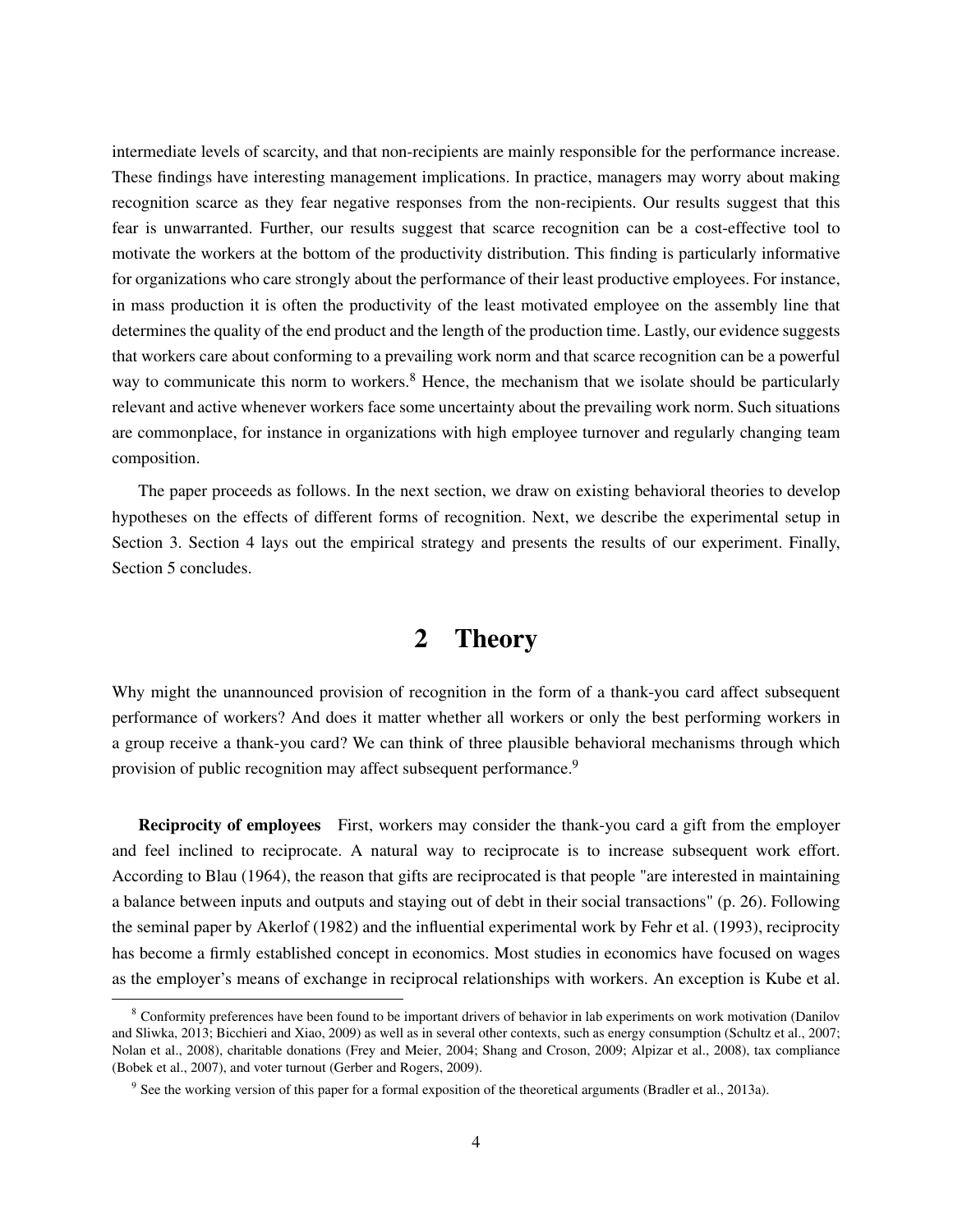(2012), who show that non-pecuniary gifts are particularly powerful in triggering subsequent work effort. Other social sciences have also considered socio-emotional gifts that address "social and esteem needs (and are often symbolic and particularistic)" (Cropanzano and Mitchell, 2005, p. 881). The thank-you card, which is central to our treatments, clearly falls into this latter category. Naturally, in treatments where only a subset of workers receives a thank-you card, we only expect recipients to respond. Moreover, scarcity may increase the perceived value of the card. Insofar as this holds, recipients should respond the stronger, the smaller the number of cards.

Conditional altruism of employees A second reason for why the provision of a thank-you card may affect subsequent effort is that the card provides a signal to the workers about the employer's kindness or his care for the workers. The key assumption is that workers are conditionally altruistic, that is, they care more for an employer who cares for them. As a result, workers respond with increased effort when they perceive the thank-you card as a credible signal of the employer's kindness (see Levine, 1998, and more recently Dur, 2009, and Non, 2012). This tendency to contribute to the welfare of a kind person can be seen as a form of reciprocity, but it has implications that are different from those of reciprocity discussed above, particularly for the response of non-recipients, According to conditional altruism, provision of public recognition should affect effort of recipients and non-recipients identically, as all workers receive the same signal on employer kindness. Effort responses should vary across our treatments as the scarcity of recognition affects perceived kindness. In particular, providing just a few cards may be seen as a weaker signal of kindness than providing all workers with a thank-you-card. Hence, conditional altruism predicts that recognition raises the performance of all workers and that this increase is the stronger the more cards are provided.<sup>10</sup>

Conformity preferences of employees Third and last, in both treatments with scarce recognition, preferences for conformity may lead to subsequent performance changes. Recipients in these treatments learn that their performance belongs to the top within their group. Likewise, non-recipients learn that they belong to the lower end of the performance distribution. If workers have a preference for conformity (for example, if they want to behave like others or to adhere to a group norm as in Bernheim, 1994, Sliwka, 2007, Fischer and Huddart, 2008, and Chen et al., 2010), then this coarse rank information should decrease effort of recipients and increase effort of non-recipients. We expect weaker effects for non-recipients in the treatment where only a single thank-you-card is provided to the best performer than in the treatment where the three best-performing workers receive a thank-you card. The reason is that non-recipients receive more information about their relative performance when they learn that they are among the bottom 5 out of 8 in the group than when they learn that they are not the best in the group. Conversely, recipients of the card

 $10$  Other models that formalize intentions yield similar predictions, e.g. Falk and Fischbacher (2006) and Gul and Pesendorfer (2010). Alternatively, the thank-you card may affect workers' beliefs about how important the task is to the employer (as in, for example, Benabou and Tirole, 2003, and Swank and Visser, 2007) or about whether the principal is worth impressing (as in the model of Ellingsen and Johannesson, 2008). These theories yield similar predictions.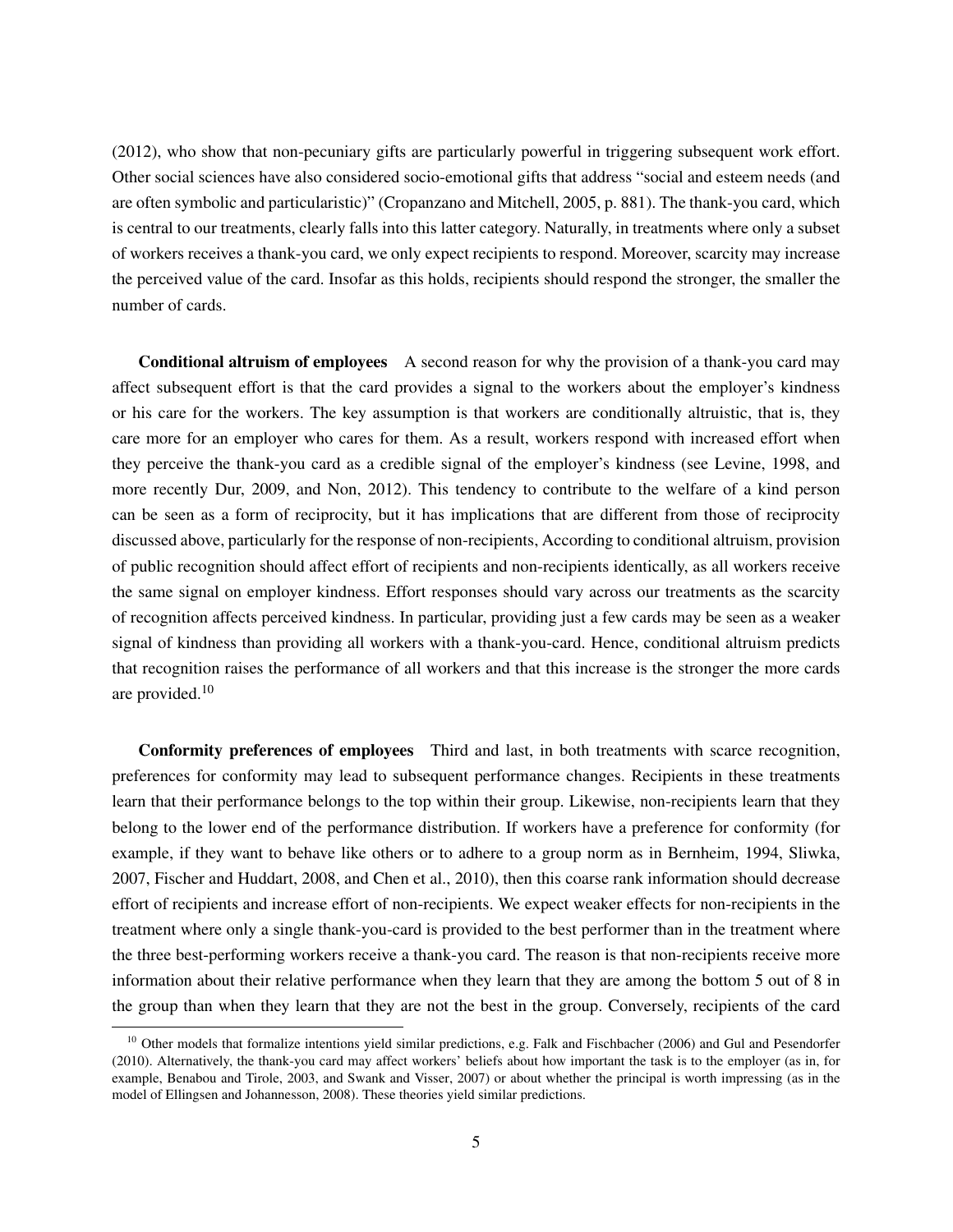should respond more strongly when fewer thank-you cards are distributed, as this provides a stronger signal of exceptionally high performance by the recipients. Lastly, on the basis of conformity preferences alone, we do not expect any treatment effects when all workers are provided with a thank-you card, since nothing is revealed about relative performance in this treatment.

Table 1 summarizes our theoretical predictions.

### 3 Design and Implementation

#### 3.1 Background

In order to estimate the causal effect of recognition on employee performance, we conducted a natural field experiment. We follow the field-experimental methodology as laid out by Harrison and List (2004), Levitt and List (2009), and List and Rasul (2011).<sup>11</sup> This means that we observed workers in a controlled work environment and that workers were not aware of the fact that they were part of an experiment. On behalf of a German research institute – the Centre for European Economic Research (ZEW) – we hired students for a one-time data-entry job between November 2010 and May 2011. At the time, the institute had just received several hundreds of surveys that could not be processed automatically, which made manual entry into a database necessary. For this job, we recruited students at different universities in and around Mannheim via student job centers, flyers, and notes on bulletin boards. The announcement informed people that the research center needed short-term student helpers for a three-hour data-entry job and that workers would receive a fixed wage of 25 euro.<sup>12</sup> Students could sign up for the job online and were subsequently contacted by phone to arrange date and time of their assignment. We minimized career concerns by informing workers that the job was one-time, that a second participation was not possible for tax reasons,<sup>13</sup> and that the research team was not looking for permanently employed research assistants at the moment. We invited workers in groups of eight. Sessions took place at two different locations and three different times of the day (morning, noon, and afternoon).<sup>14</sup> Following Kosfeld and Neckermann (2011), we implemented recognition by handing out thank-you cards (see Figure 1) to employees. In contrast to Kosfeld and Neckermann (2011), provision of

 $11$  We conducted two additional experiments in the same setup. The results are reported in Bradler and Neckermann (2013) and Bradler et al. (2013b). All regressions reported below include observations from and dummies for the treatments in these experiments to obtain more accurate estimates for the coefficients of the control variables. All results are robust to not including these data in the regression analyses.

<sup>&</sup>lt;sup>12</sup> The fixed wage corresponds to a typical hourly wage of students for this kind of short-term job.

<sup>&</sup>lt;sup>13</sup> In case of a second participation, workers would exceed the threshold of earnings beyond which tax-based information needs to be collected. This would cause substantial administrative effort for fiscal reporting and was, hence, not desired by the research institute.

<sup>&</sup>lt;sup>14</sup> The field experiment was carried out at the Centre for European Economic Research (ZEW) in Mannheim and the Ruprecht-Karls University of Heidelberg. In the regressions we control for time-of-day as well as for day-of-week and location effects, but dropping these controls does not affect the results. All sessions were conducted by the same research assistant.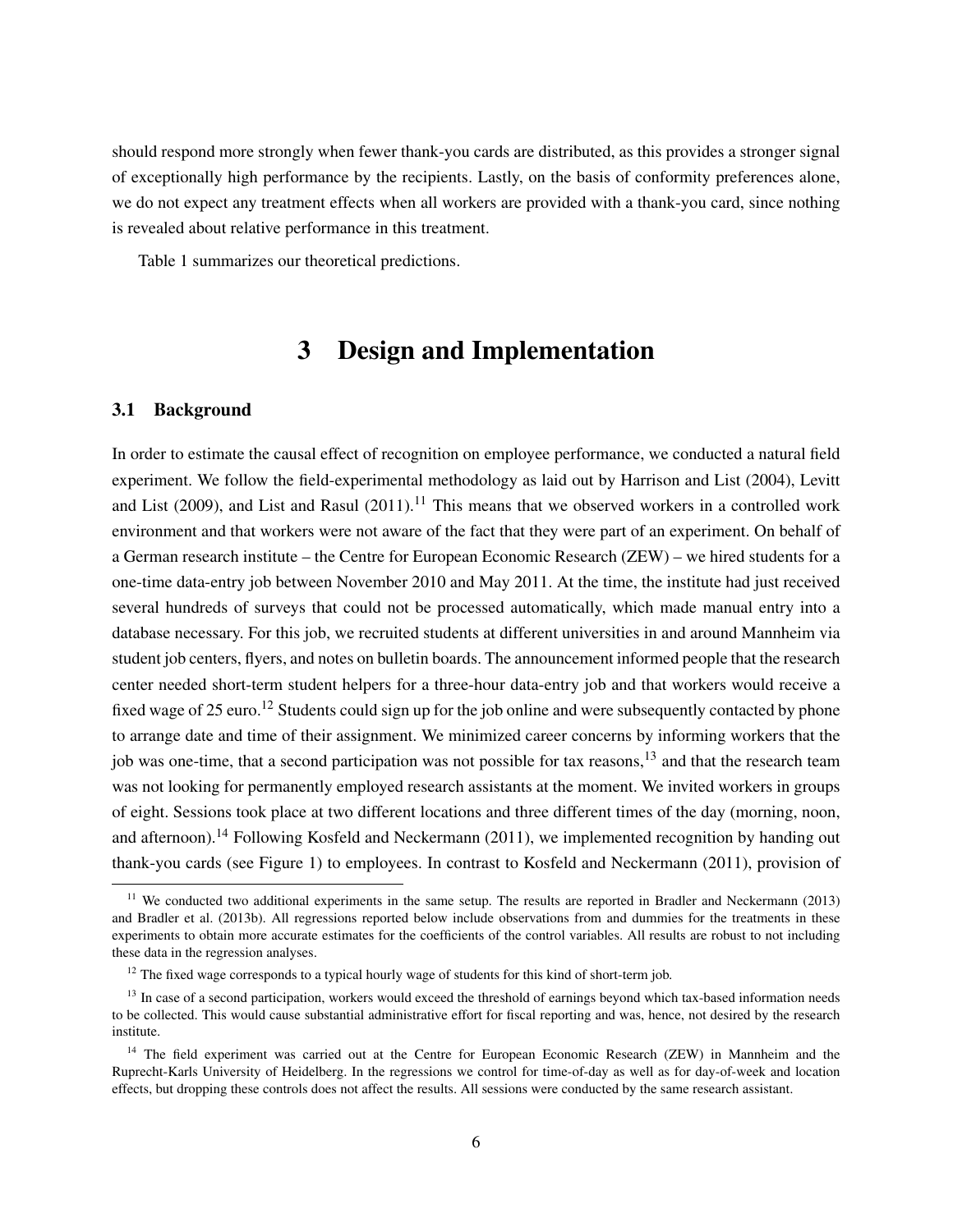thank-you cards was not announced at the start of the working period. Instead, they were unexpectedly provided after two hours of work to either all or a subset of employees in the work session depending on the treatment. After this interruption, employees worked for another hour.

#### 3.2 Implementation

Upon arrival, workers chose a workstation and were assigned a login code for the data-entry surface. The workspaces were arranged in a U-shape with sufficient space between individuals to ensure that they felt unobserved. After all formalities (privacy policy, wage agreement) were taken care of, the fixed wage of 25 euro was paid in advance to stress that payment was independent of work performance. Subsequently, the workers received a short introduction to their employer (ZEW) and to the project that the surveys stemmed from. The pen-and-paper surveys were part of an evaluation project in the educational context and involved responses from several hundreds of students to questions about their school and career preferences. Additionally, a short briefing was given on how to file the answers from the questionnaires into the database. As the data were filed via a web interface, access to the internet was visible and possible at any time. The interface was set up as an online version of the paper surveys that the workers had in front of them. Most survey questions were multiple choice, only a few questions required entering information from free text fields. To minimize productivity spillovers between workers, questionnaires were stacked in a high, non-transparent box placed in front of each worker, with an identical box next to it to deposit the completed ones.

After the instructions were given, the research assistant left the room. She informed employees that she was working outside and was available for queries at any time. She also said that they could take breaks whenever necessary. These measures (individual breaks, payment in advance, internet access, and absence of supervisor) were taken to give workers substantial leeway in the amount of time they spend on filling the database. They are not uncommon for this type of job at this research institute. Furthermore, a collective break was avoided to minimize possible group effects and communication between workers.<sup>15</sup> Before the start of the instructions, the research assistant publicly made note about which workstation was used by whom. Thus, workers were aware of the fact that login codes of a workstation could be linked to their person, which should help to hold perceived monitoring constant across treatments.

Eight workers were assigned to each work session. However, since some workers did not show up, the average number of workers per session was  $7.21$  (s.d. = 0.87). The timeline was as follows: the formalities and introduction lasted for about 18 minutes on average. Then, employees worked on the task for roughly 102 minutes. We refer to this phase as working period 1.<sup>16</sup> Subsequent to working period 1 (i.e., two hours

<sup>&</sup>lt;sup>15</sup> Because the assistant was sitting outside, we have no perfect monitoring of the amount of communication in the room. However, the research assistant was sitting close to the door and could hear everything that was said loudly. According to her, the extent of communication was minimal in all sessions.

<sup>&</sup>lt;sup>16</sup> The standard deviation of the introductory period is 5 minutes. Differences in length are due to delays in arrival of workers and differences in the number of questions that were asked during the introduction. The standard deviation of the duration of working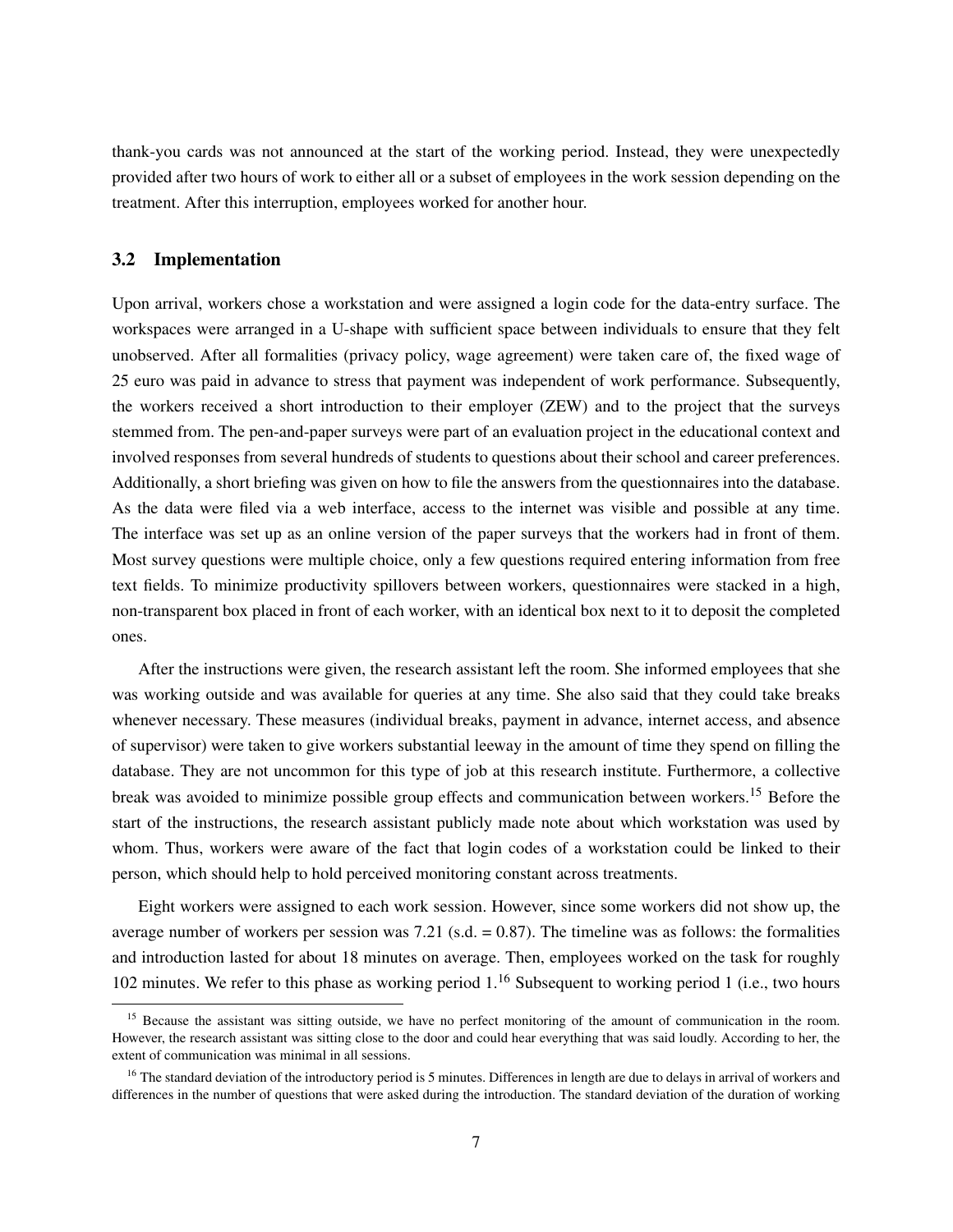after employees' official start of work), the research assistant entered the room and told workers that she had just checked the server with the help of the IT-department to ensure that the data were transmitted correctly from each computer to the central data base. She informed workers that this was necessary as there had been server problems in the past.<sup>17</sup> Depending on the treatment, she did or did not provide recognition by handing out thank-you cards, following a standard procedure described in the next subsection. After this intervention, employees worked for approximately one additional hour – which we refer to as working period 2.<sup>18</sup> Working period 1 was longer than working period 2 to allow for variation in the length of the introductory period and to let learning effects smooth out, which we believed to be largest at the beginning of working period 1. After the second working period, feedback forms were handed out, which asked for improvement suggestions and comments on how we handled the short-term employment. These forms allowed us to gather information on field of study.

#### 3.3 Treatments

As described above, the treatment interventions took place after working period 1. The different scripts can be found in Appendix A. In all treatments, including the control treatment, the research assistant informed workers that the data were transmitted correctly from all computers to the central server, as there previously were some software problems. Nothing else happened in the *Control* treatment, so that we can measure the development of productivity without recognition but with disruption. In treatments involving thank-you cards, she continued by saying that the research team, together with the president of the institute, had created thank-you cards as a symbol of the institute's gratitude and appreciation of the workers' support in entering the data. To ensure that the card would be considered as a clear signal of appreciation, all cards were personally signed by the head of the institute, president Professor Franz, see Figure 1.

We implemented the following treatments. In the treatment "Thank-you card for all" (*TC All*), the research assistant handed a card to each worker. This treatment allows us to measure the response to general appreciation and recognition. In the treatment "Thank-you card for the best 3" (*TC Best3*), workers were informed that the research assistant had only three cards available, and had just decided to hand these out to those three persons who had performed best until then.<sup>19</sup> The treatment "Thank-you card for the best 1" (*TC Best1*) was identical to *TC Best3* apart from the fact that there was only one recipient of a thank-you card,

period 1 is 6.6 min. Differences in the lengths of working period 1 are mainly due to delays in the introductory period.

 $17$  The data transmission could only be checked with the help of the IT department who had access to the server. Therefore, we had to request whether the data transfer was successful in every session, and workers were informed about this to make them aware of the fact that we can observe the data transfer from each computer. As technical problems occurred in the first sessions, we decided to give this information in all later sessions too.

<sup>&</sup>lt;sup>18</sup> The mean of working period 2 is 54.2 min with a standard deviation of 4.1 min. We account for differences in the length of working periods in the statistical analysis by using productivity per minute of working time as the dependent variable. Additionally, we control for the length of working period 1 in the regressions.

<sup>&</sup>lt;sup>19</sup> We measured performance in terms of the number of finished questionnaires in working period 1. Workers were told that the IT department had informed the research assistant which three logins had performed best. Hence, in all treatments, including the control, workers knew that the research assistant herself could not directly observe the performance of workers in real-time.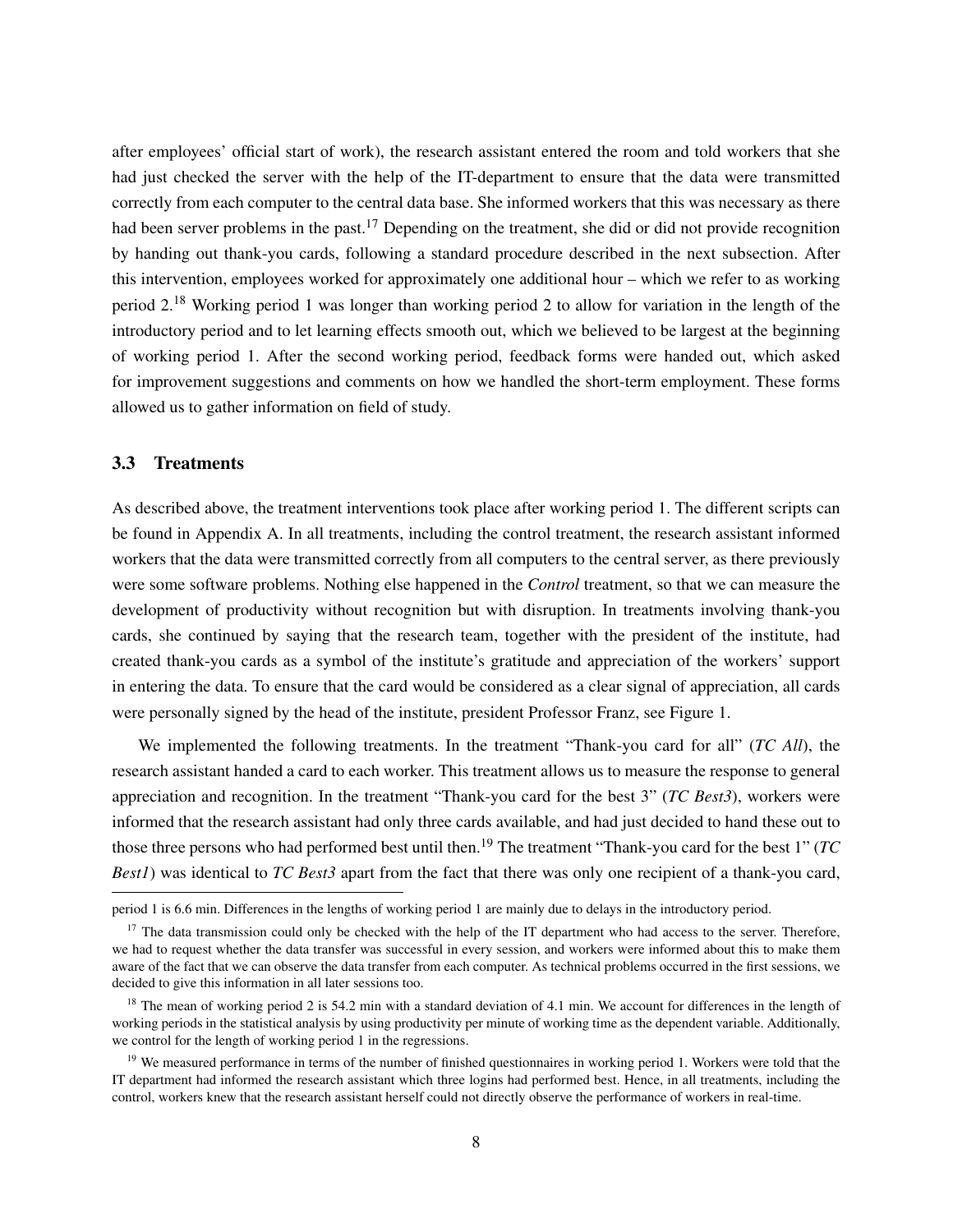the worker who performed best in the first working period.

The scarcity of cards was explained by saying that the president did not manage to sign a card for each worker.<sup>20</sup> This excuse renders it unlikely that workers expect additional cards at the end of working period 2 and makes sure that workers knew that there was a practical reason for making recognition scarce. As there were fewer than eight workers in some sessions, we adjusted the number of cards in accordance to the actual group size to keep the percentage of workers who received cards comparable.<sup>21</sup>

Since sessions took place over the course of several months, we cannot rule out that workers in later sessions heard about treatments in earlier sessions. We took two measures to address this concern. First, we conducted most sessions of the more salient treatments (*TC Best3, TC Best1*) subsequent to the less salient treatments (*Control, TC All*). However, we also had a few later sessions of the less salient treatments (Control, TC All) to be able to control for time effects. Second, we elicited how people learned about the job in the feedback form at the end of the employment. Only a handful of workers indicated that they had learned about the job from a friend. The exclusion of these workers from the analysis does not change the results.

### 4 Results

Table 2 reports descriptive statistics by treatment. The sample from the described treatments contains 340 observations, 81 in *Control*, 82 in *TC All*, 95 in *TC Best3*, and 82 in *TC Best1*. <sup>22</sup> There are statistically significant differences between treatments in some of the observables. However, as shown below, controlling for these characteristics does not alter the results. Treatments are balanced with respect to baseline performance, i.e., performance in the first working period. Throughout the paper, performance is measured as the number of correct entries per minute of working time.<sup>23</sup>

<sup>&</sup>lt;sup>20</sup> Even though it does not seem to be a lot of work for the president to sign a few more cards, note that in total we employed more than 300 people. Although workers were not aware of the total number of people working for us, they were able to recognize from the recruitment process that several dozens of workers had to be recruited for the job, as they had the choice between at least 3 different dates and between 3 different shifts (morning, afternoon, and evening). Note also that the president of the institute is generally known to be a busy man. For instance, he frequently appears on TV and writes for several newspapers. Moreover, at the time, he was the president of the Council of Academic Advisors to the German government. Therefore, we are confident that employees found the explanation for the scarcity of recognition reasonable.

<sup>&</sup>lt;sup>21</sup> For a group size of 7-8 persons we assigned three thank-you cards, and for a group size of 5-6 persons we assigned two thank-you cards in treatment *TC Best3*. We control for group size in all regressions. The results are not sensitive to this.

<sup>22</sup> In total, 363 persons participated in 48 sessions. We dropped four sessions (two of *Control* and two of *TC All*) from the analysis due to severe server breakdowns during working time. Moreover, we excluded two observations as these individuals were hardly able to work on the task due to physical restrictions (one person was visually impaired and could not read the screen, the other person was over 60 years old and did not know how to operate the computer mouse).

<sup>&</sup>lt;sup>23</sup> One entry corresponds to checking a box of a multiple choice question on the computer screen or typing one word in a free-text field of the data entry surface. Correctness of an individual entry is determined by whether or not it corresponds to what the majority of workers transferred as answer for this particular question. This serves as a very reliable quality measure because each survey was entered on average 21.6 times (s.d.=10.8).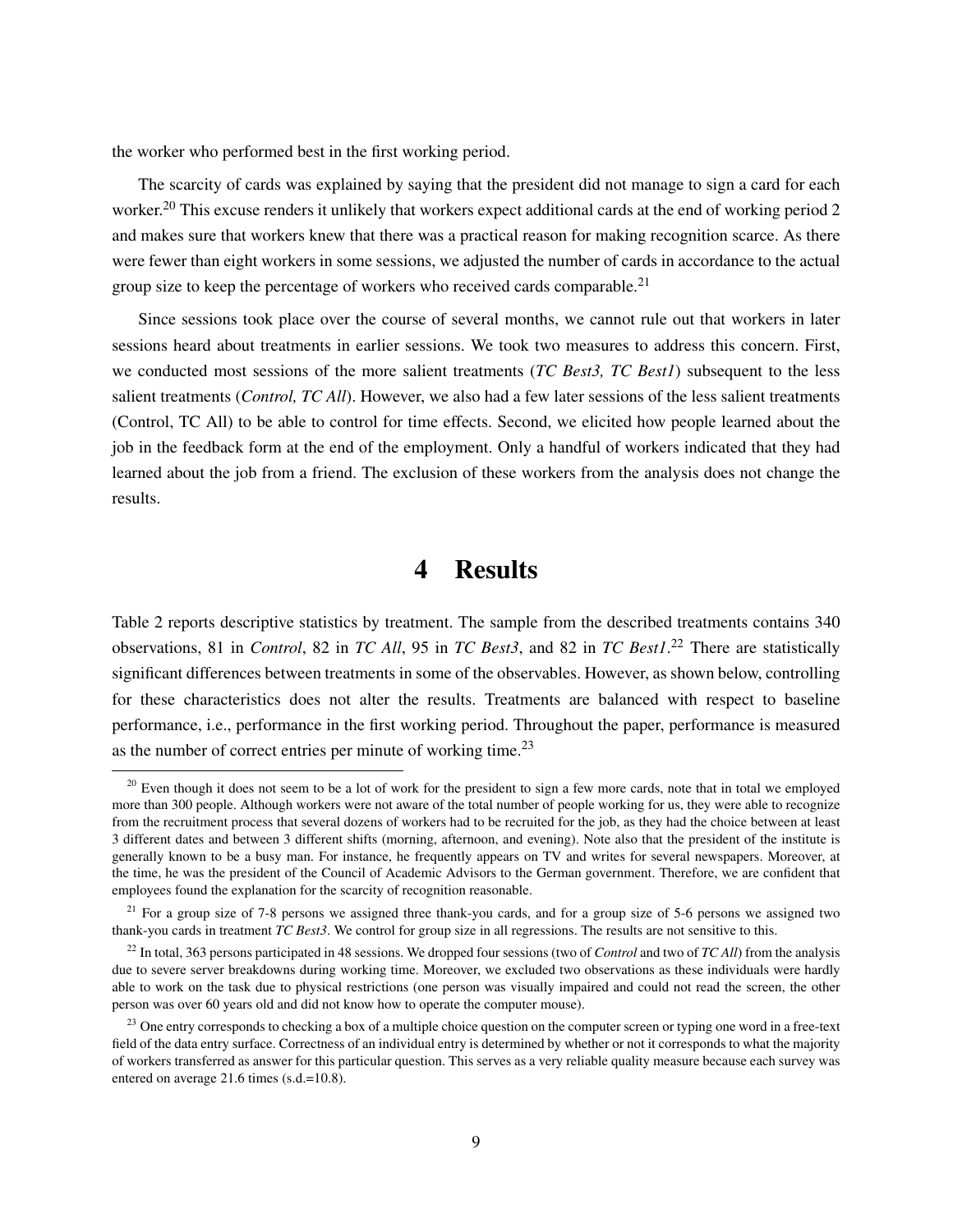We first examine the main treatment effects. Figure 2 gives a first impression. It shows the average improvement in performance between working periods 1 and 2 for the different treatments. Individuals in the *Control* treatment show no improvement in performance. By contrast, individuals in treatments with recognition clearly improve their performance. This effect is most pronounced in *TC Best3*. Also, performance improves slightly more in *TC Best1* as compared to *TC All,* suggesting that recognition motivates and that exclusive recognition works better than praising everyone.<sup>24</sup>

This picture is confirmed by a regression analysis. We estimate the following baseline equation:

$$
y_{i,t=2} = \alpha + \beta_1 TCAll + \beta_2 TCBest3 + \beta_3 TCBest1
$$
  
+  $\delta_1 y_{i,t=1} + \delta_2 y_{i,t=1}^2 + \delta_3 y_{i,t=1}^3 + \sum_{j=2}^8 \gamma_j r_{i,j} + \varepsilon_{i,s},$  (1)

where  $y_{i,t}$  represents the performance of individual i in working period t. We correct for initial performance differences between individuals by including performance in the first period, linearly as well as squared and cubic.<sup>25</sup> Additionally, all regressions control for rank-specific effects that are independent of the treatment, where  $r_{i,j}$  is a dummy variable taking value one if the individual i was of rank j in working period 1, and taking value zero otherwise. Standard errors are clustered by session.

The first column of Table 3 shows the results of estimating (1), the second column includes gender, field of study, home university, location, time of day, group size, and length of working period 1 as additional controls.<sup>26</sup> The results of both specifications are similar. As already suggested by Figure 2, recognition has a positive and significant effect on subsequent performance. Recognition which is given to all workers (*TC All*) increases performance by about 0.8 correct entries per minute, which amounts to an increase of 5.2% (or 0.27 standard deviations). Scarce recognition has a larger estimated effect on performance, as a Wald test on the joint significance of *TC Best3* and *TC Best1* as compared to *TC All* (p=0.03, one-sided) indicates. *TC Best3* increases performance by 1.2 clicks per minute, which corresponds to a performance increase of 7.3% (or 0.38 standard deviations) relative to the control group. The increase in performance in *TC Best1* is smaller than in *TC Best3*, and amounts to 0.9 correct entries per minute (5.6% or 0.29 standard deviations).

Overall, these results clearly show that performance responds positively to the provision of recognition, suggesting that recognition might be a cost-effective tool to stimulate workers' effort. Our results also

 $24$  Table B.1 in Appendix B presents the raw means, standard deviations as well as the p-values of the Mann-Whitney rank sum test comparing the recognition treatments with the control treatment.

<sup>&</sup>lt;sup>25</sup> This amounts to a standard diff-in-diff estimation when the coefficient for the linear term is one ( $\delta_1 = 1$ ) and the coefficients of the quadratic and cubic terms are zero ( $\delta_2 = \delta_3 = 0$ ). Our specification is more flexible and allows us to control for mean reversion, for which we find some indication in our data. However, results are very similar if a simple diff-in-diff estimation is applied, that is, regressing treatment dummies on the difference in performance from working period 1 to 2 without controlling for baseline performance. Estimation results are reported in Table B.2 in Appendix B.

 $^{26}$  Our results are robust to the inclusion of further controls for different time effects, such as the day of the week or whether the session took place during the final exam period, during the semester, or during semester break. We also ran specifications including interaction terms of treatments with gender and find no evidence for gender-specific treatment effects.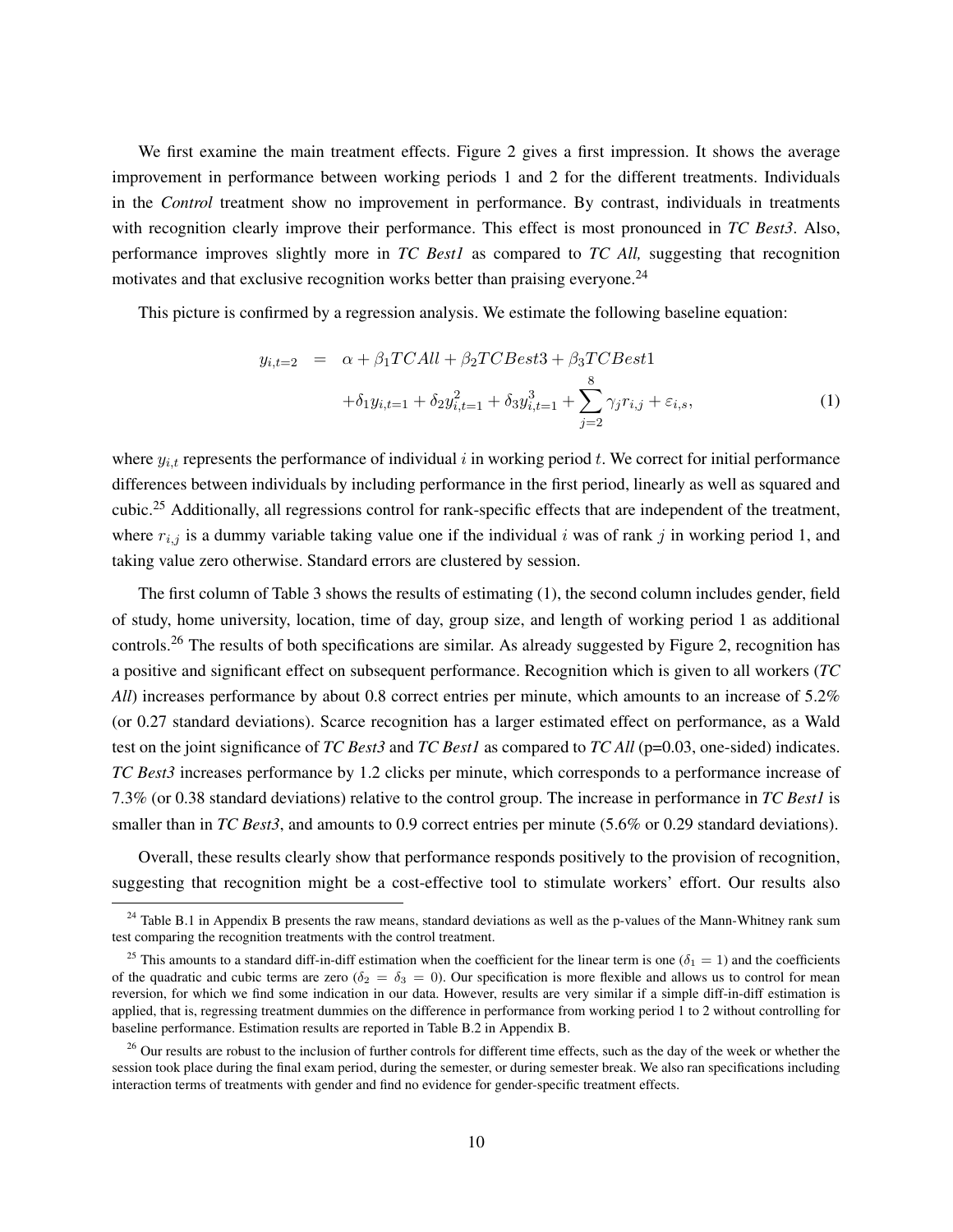suggest that recognition works best when it is scarce, but not too scarce, even though it should be noted that the differences in performance between *TC Best3* and *TC All* (Wald test, p-value=0.22, one-sided) as well as between *TC Best3* and *TC Best1* (Wald test, p-value=0.19, one-sided) are not statistically significant.

In order to shed light on underlying mechanisms and to assess the relevance of the different theories discussed in Section 2, we next look at recipients and non-recipients of recognition separately. Recall that the theories have quite distinct predictions regarding the responses of recipients and non-recipients (see Table 1). Figure 3 gives a first impression of the patterns in the data. The figure shows performance improvements separately for recipients and non-recipients. Recipients increase their performance and this performance increase is slightly decreasing in the scarcity of the recognition. Standard errors are very high for recipients in *TC Best1* due to the small number of observations in this cell. Interestingly, in all treatments where the research assistant was forced to differentiate between employees, the non-recipients subsequently improve by more than the recipients do. The difference is most pronounced for the *TC Best3* treatment, where the improvement of non-recipients is more than twice as large as the improvement of recipients. Hence, the differences between the overall treatment effects that we saw above seem to be mainly driven by the non-recipients rather than the recipients.

An obvious point of criticism on these simple comparisons between recipients and non-recipients is that there is some randomness in employee performance and, thus, we would expect reversion to the mean in the second working period, even in the absence of any treatment. To account for this, we control for baseline performance (linear, squared, and cubic) and baseline rank in all our regressions, so that we compare 'like with like'. Columns III and IV of Table 3 report the results from estimating equation  $(1)$ with separate dummy variables for recipients and non-recipients in each treatment. The results confirm the descriptive analysis in Figure 3: positive treatment effects are largely driven by non-recipients. In *TC Best3*, performance of non-recipients is enhanced by 1.59 clicks per minute which is a 10% increase (or 0.52 standard deviations) compared to the performance of similar others in the control group. In *TC Best1*, the improvement is comparatively lower; non-recipients' performance increases by 1.05 clicks per minute which amounts to a 6.6% higher performance (or 0.34 standard deviations) compared to the control group. Both these differences are statistically significantly different from zero and economically meaningful. The performance differences between non-recipients in *TC Best3* and *TC Best1* are statistically significant at the 10% level (Wald test: p=0.06, one-sided). Recipients, by contrast, do not show a statistically significant difference in performance in *TC Best3*, and even a slightly lower performance in *TC Best1*, as compared to similar others in control.<sup>27</sup> The difference between recipients and non-recipients is significant at the 5% level in *TC Best3* (Wald test: p=0.02, one-sided), and at the 10% level in *TC Best1* (Wald test: p=0.06, one-sided).<sup>28</sup>

<sup>&</sup>lt;sup>27</sup> We can rule out that recipients do not respond because they are at their maximum level of performance ('ceiling effects'). Bradler and Neckermann (2013) use the same setup and show that recipients (best 3 performers in the first working period) do increase their performance significantly and substantially subsequent to receiving a combination of recognition and money.

 $28$  The data also allows us to analyze treatment effects separately for quantity and quality, where quality is measured as the error rate (percentage of incorrect entries). We find no significant treatment effects for quality levels except for a smaller error rate in *TC*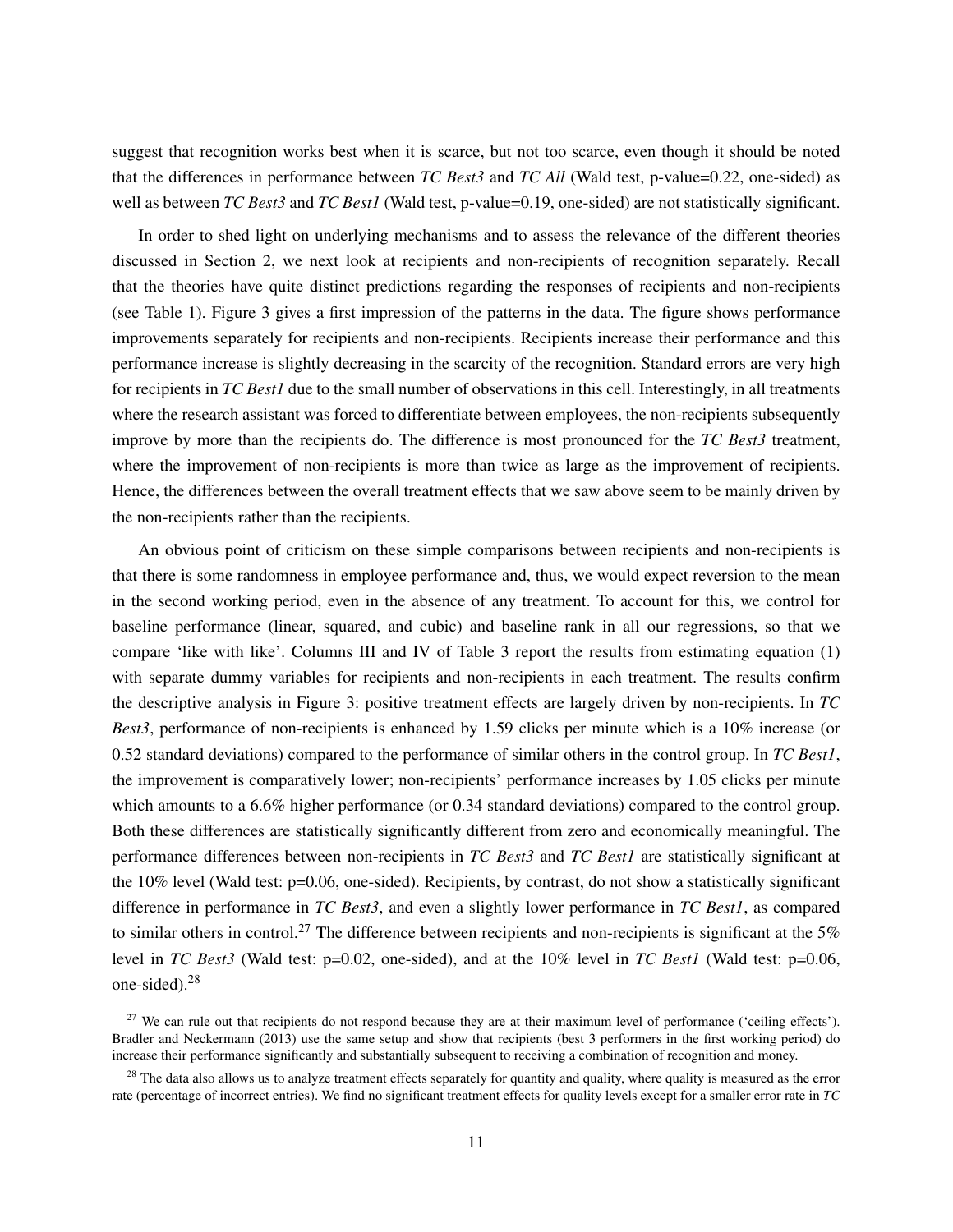We have seen that recognition has a strong positive impact on subsequent performance, in particular when recognition is scarce, but not too scarce. This effect is primarily caused by the improvement in performance of those who did not receive recognition. How can we reconcile these findings with the theories discussed in Section 2? Our results seem most consistent with individuals having a preference for conformity and being reciprocal at the same time. The strong performance improvement of non-recipients is well in line with conformity theory.<sup>29</sup> Moreover, the fact that the improvement in productivity of non-recipients is larger in *TC Best3* than in *TC Best1* nicely fits with the predictions of conformity preferences. At the same time, however, conformity theory cannot explain the increase in performance in *TC All*. Further, in isolation, conformity theory would predict that recipients of scarce recognition reduce their performance, while we find a small increase in *TC Best3* as compared to control. Hence, it seems likely that employee behavior is also partly driven by reciprocity, which explains these positive level-effects. This reciprocity may either stem from an inclination to return a gift or from signaling, or a combination of the two. The data do not allow us to distinguish between these forms of reciprocity in a meaningful way.

#### 5 Conclusion

In a controlled workplace context, we have shown that unannounced provision of public recognition to employees causes a statistically and economically significant increase in performance. Further, our results suggest that recognition works best when it is provided exclusively, but not too exclusively. In groups of eight workers, recognition to the best three performers in a group led to a stronger performance increase than either recognition to all employees and recognition to the best performer. However, these differences are not statistically significant. Interestingly, the performance increases in response to exclusive recognition are mainly driven by strong positive responses of non-recipients. Conformity preferences are the most likely reason for these responses. Upon learning that one does not belong to the best three performers in a group of eight, non-recipients apparently feel inclined to improve performance so as to adhere to the apparent group norm. In line with this interpretation, we find weaker (but still positive) responses of non-recipients when only the best performer in a group received recognition, as this is a weaker signal of low relative performance than belonging to the bottom five out of eight workers. However, conformity preferences cannot explain all of our results. In particular, recipients of recognition do not decrease performance, as conformity would suggest. Moreover, we find that recognition for all workers in a group increases performance. A

*All* (significant at the 10 percent level). One reason for small effects on the error rate is that quality levels are already at a very high level in working period 1 (only 1.5% of all entries were incorrect), leaving little room for improvement. Treatment effects on total productivity and quality are reported in Table B.3 in Appendix B.

<sup>&</sup>lt;sup>29</sup> Recall that in the treatments with scarce recognition the research assistant told the employees that she did not have any further thank-you cards to distribute, rendering it unlikely that the performance increase of the non-recipients that we observe here is caused by non-recipients' expectation of and striving for another round of cards at the end of working period 2. A further reason to be sceptical about this alternative explanation is that Bradler et al. (2013b) do not find any evidence for incentive effects of *announced* thank-you cards to the three best performing workers in an identical setup.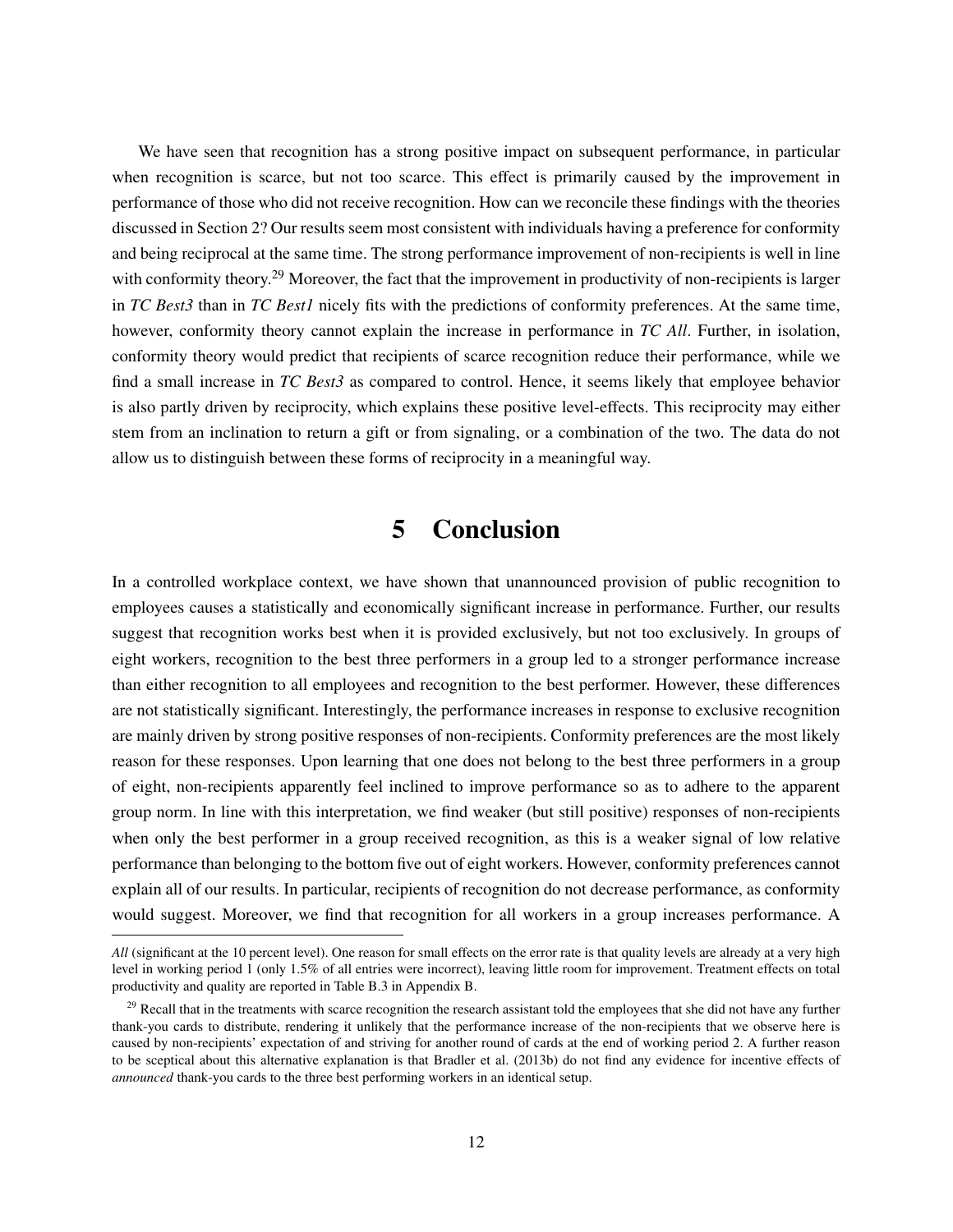natural candidate to reconcile these findings is that, in addition to conformity preferences, workers are also reciprocal and hence increase performance in response to recognition.

Our findings have clear management implications. On the one hand, the results suggest that recognition can be a cost-effective tool for increasing average effort, especially when recognition is limited to a substantial subset of high performers. On the other hand, managers need to take into account that the provision of scarce recognition provides information to workers about the work norm prevalent in the group. Depending on the circumstances, this may or may not be beneficial for the organization. For instance, when organizational performance is particularly determined by the best performing workers, scarce recognition may have limited or even adverse effects. In such cases, providing recognition to all employees is likely to be a better alternative, as doing so is more likely to boost performance of top performers.<sup>30</sup>

The current experiment raises a number of issues that remain open for future research. Since the performance increase was primarily driven by non-recipients, a similar effect might be reached at lower cost with pure relative performance information.<sup>31</sup> Interesting follow-up treatments would either only provide relative performance information or use scarce rewards, but hand them out randomly, independent of past performance. Another interesting follow-up study could look at whether the effects persist over time and when recognition is provided repeatedly. Moreover, to assess the robustness of the results, it might be fruitful to replicate the design with more experienced workers and in a setting where other incentives are present. As an example from a different context, Hoogveld and Zubanov (2014) replicate our study in an undergraduate Micro-Economics course. They provide unexpected public recognition in a random subset of tutorial groups to the 30% best students of the group. Their findings correspond to ours, in that recognition has a particularly positive effect on the performance of non-recipients.

Further, in our experiment we explained the lack of thank-you cards for everyone by stating that time constraints of the president prohibited providing cards to all. It would be interesting to see whether behavioral patterns change when it is stated that cards were deliberately made scarce. This may have important implications for the signaling value of the cards with respect to employer characteristics. Such future studies will also be helpful for managers who wonder to what extent the expression of one's gratefulness can be used strategically and repeatedly. We hope that the findings of our paper will encourage

<sup>&</sup>lt;sup>30</sup> Unreported regressions show that the estimated effect of recognition in *TC All* is rather homogeneous across the performance distribution, i.e. the estimated effect size for the three best workers in a work session is comparable to the bottom five. Note that this is somewhat exploratory, as we do not have a clear ex-ante hypothesis on heterogeneous treatment effects.

<sup>&</sup>lt;sup>31</sup> Neckermann and Yang (2012) report the results of a lab experiment with a similar setup. In the experiment, five agents work for one principal on a real-effort task. The profit of the principal depends on the effort of the agents. In one treatment, participants learned about the identities of the top three performers in the group (pure information). In two other treatments, the principal could opt for a message of recognition or a financial bonus to the top three performers. They find that non-recipients increase their effort similarly in all treatments. This suggests that the information per se rather than the rewards drives the response of non-recipients. Interestingly, the authors do not find significant performance responses from the recipients in all of their treatments, which is in line with the current study. Ashraf et al. (2014) and Schultz et al. (2007) also disentangle the effects of recognition and feedback in different contexts. Schultz et al. (2007) also find a positive response of individuals with below median performance which is entirely driven by feedback, while Ashraf et al. (2014) report negative responses of underperforming individuals to feedback. Both find positive responses to recognition.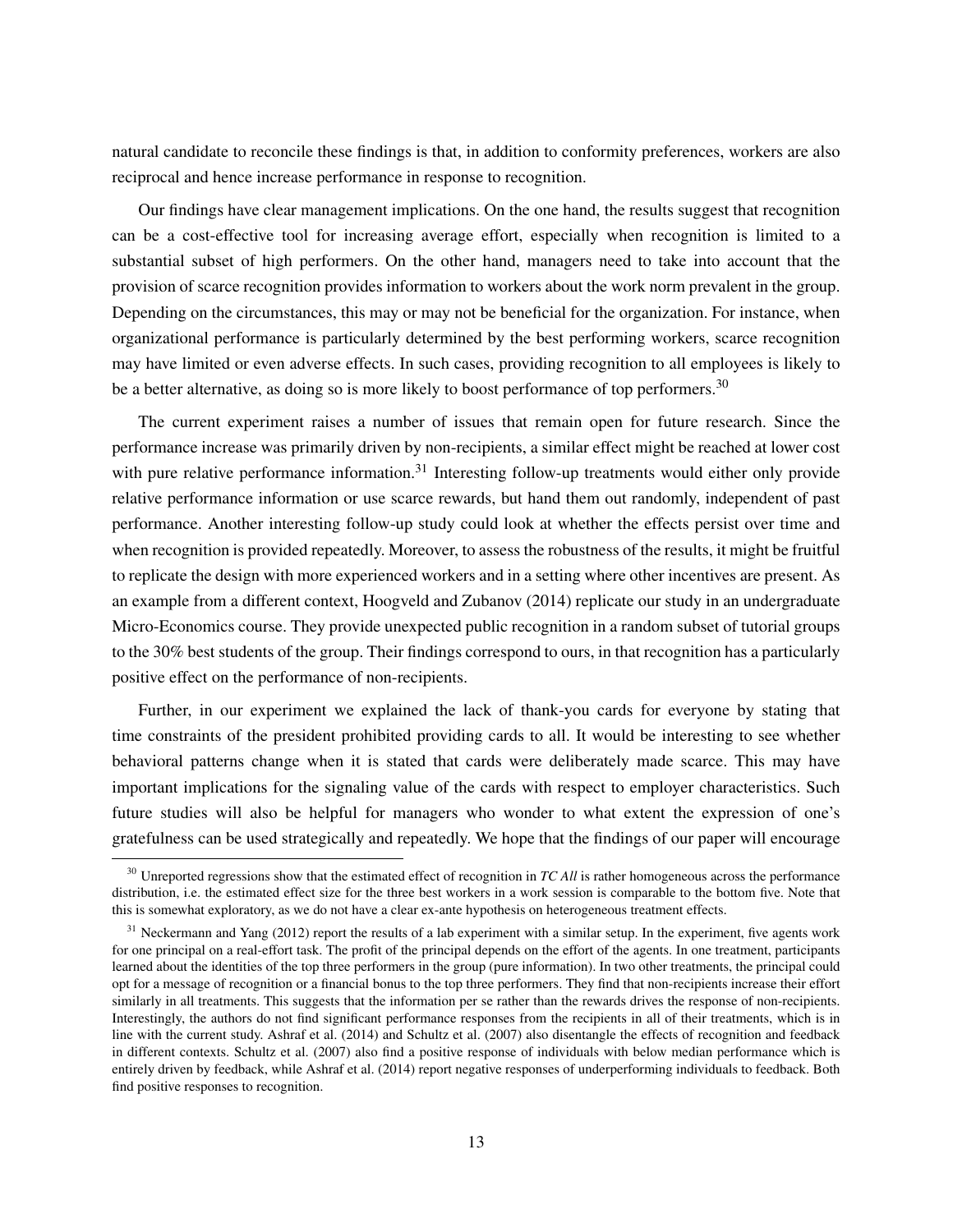researchers and organizations to join forces and set up field experiments so as to learn about the effects of different forms of recognition in a wide variety of workplace contexts.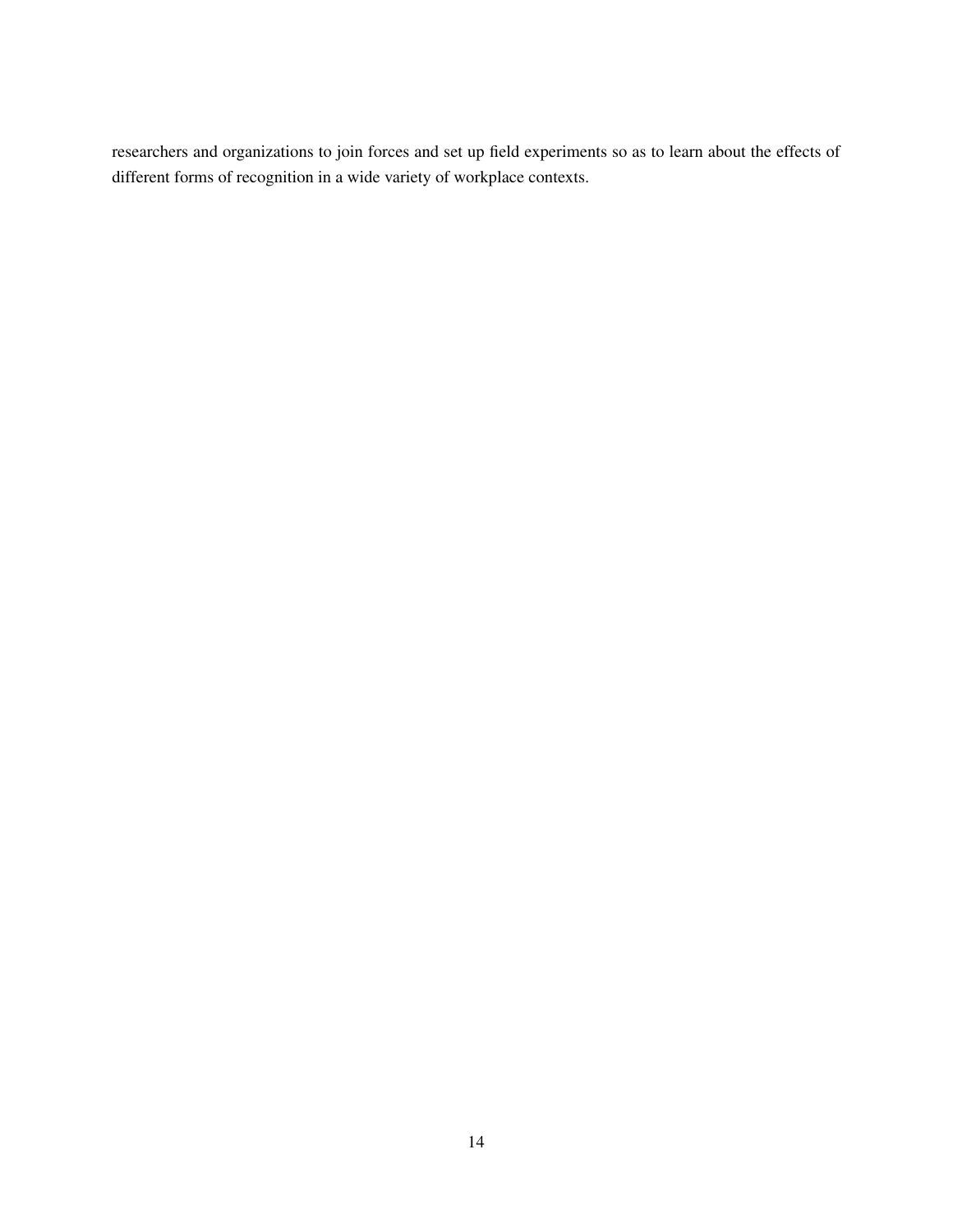### References

- Akerlof, G. A., 1982. Labor contracts as partial gift exchange. Quarterly Journal of Economics 97 (4), 543–69.
- Alpizar, F., Carlsson, F., Johansson-Stenman, O., 2008. Anonymity, reciprocity, and conformity: Evidence from voluntary contributions to a national park in costa rica. Journal of Public Economics 92(5-6), 1047–1060.
- Anderson, A., Huttenlocher, D., Kleinberg, J., Leskovec, J., 2013. Steering user behavior with badges. In: Proceedings of the 22nd international conference on World Wide Web. International World Wide Web Conferences Steering Committee, pp. 95–106.
- Ashraf, N., Bandiera, O., Jack, K., 2013. No margin, no mission? A field experiment on incentives for public service delivery. Unpublished Manuscript, London School of Economics.
- Ashraf, N., Bandiera, O., Lee, S. S., 2014. Awards unbundled: Evidence from a natural field experiment. Journal of Economic Behavior & Organization 100, 44–63.
- Azmat, G., Iriberri, N., 2010. The importance of relative performance feedback information: Evidence from a natural experiment using high school students. Journal of Public Economics 94 (7-8), 435–452.
- Bandiera, O., Larcinese, V., Rasul, I., 2009. Blissful ignorance? Evidence from a natural experiment on the effect of individual feedback. Mimeo, London School of Economics and Political Science.
- Barankay, I., 2011a. Rank incentives: Evidence from a randomized workplace experiment. Mimeo, University of Pennsylvania.
- Barankay, I., 2011b. Rankings and social tournaments: Evidence from a crowd-sourcing experiment. Mimeo, University of Pennsylvania.
- Benabou, R., Tirole, J., 2003. Intrinsic and extrinsic motivation. The Review of Economic Studies 70 (3), 489–520.
- Bernheim, B. D., 1994. A theory of conformity. Journal of Political Economy 102 (5), 841–877.
- Bicchieri, C., Xiao, E., 2009. Do the right thing: but only if others do so. Journal of Behavioral Decision Making 22 (2), 191–208.
- Blanes i Vidal, J., Nossol, M., 2011. Tournaments without prizes: Evidence from personnel records. Management Science 57 (10), 1721–1736.
- Blau, P. M., 1964. Exchange and Power in Social Life. John Wiley, New York.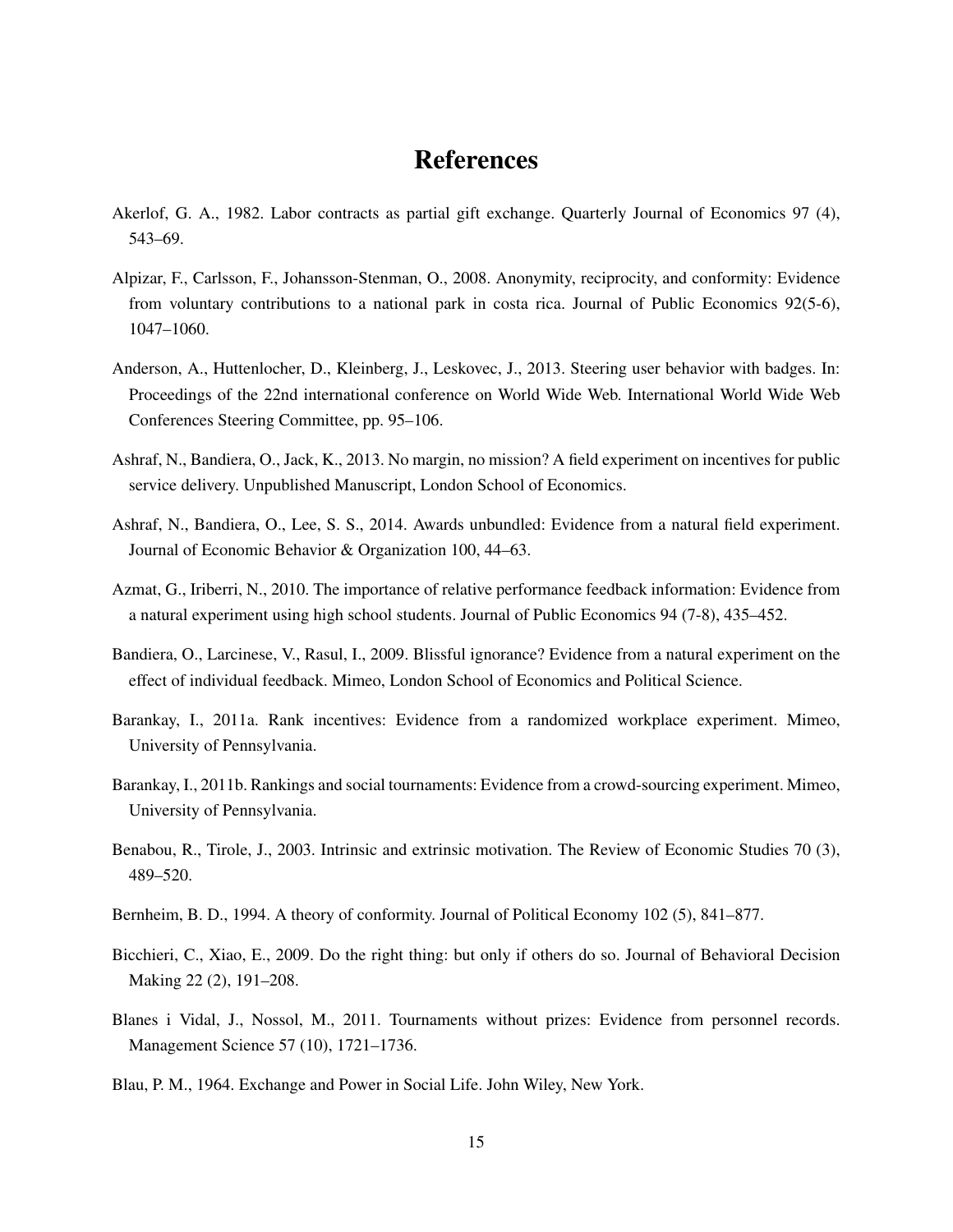- Bobek, D. D., Roberts, R. W., Sweeney, J. T., 2007. The social norms of tax compliance: Evidence from Australia, Singapore, and the United States. Journal of Business Ethics 74 (1), 49–64.
- Bradler, C., Dur, R., Neckermann, S., Non, A., 2013a. Employee recognition and performance: A field experiment. Centre for European Economic Research Discussion Paper No. 13-017.
- Bradler, C., Dur, R., Neckermann, S., Non, A., 2013b. Reward expectancy and performance: A field experiment. Mimeo.
- Bradler, C., Neckermann, S., 2013. Money meets recognition: A field experiment on worker effort. Mimeo, Centre for European Economic Research, Mannheim.
- Cameron, J., Pierce, W., 1994. Reinforcement, reward, and intrinsic motivation A meta-analysis. Review of Educational Research 64 (3), 363–423.
- Charness, G., Masclet, D., Villeval, M.-C., 2014. The dark side of competition for status. Management Science 60(1), 38–55.
- Chen, Y., Harper, F. M., Konstan, J., Li, S. X., 2010. Social comparisons and contributions to online communities: A field experiment on movielens. American Economic Review 100 (4), 1358–98.
- Cropanzano, R., Mitchell, M. S., 2005. Social exchange theory: An interdisciplinary review. Journal of Management 31 (6), 874–900.
- Danilov, A., Sliwka, D., 2013. Can contracts signal social norms? experimental evidence. IZA Discussion Paper.
- Deci, E. L., Ryan, R. M., 1971. Effects of externally mediated rewards on intrinsic motivation. Journal of Personality and Social Psychology 18 (1), 105–115.
- Delfgaauw, J., Dur, R., Sol, J., Verbeke, W., 2013. Tournament incentives in the field: Gender differences in the workplace. Journal of Labor Economics 31(2), 305–326.
- Dur, R., 2009. Gift exchange in the workplace: Money or attention? Journal of the European Economic Association 7 (2-3), 550–560.
- Ellingsen, T., Johannesson, M., 2008. Pride and prejudice: The human side of incentive theory. American Economic Review 98 (3), 990—1008.
- Falk, A., Fischbacher, U., 2006. A theory of reciprocity. Games and Economic Behavior 54 (2), 293–314.
- Fehr, E., Kirchsteiger, G., Riedl, A., 1993. Does fairness prevent market clearing? An experimental investigation. Quarterly Journal of Economics 108 (2), 437–59.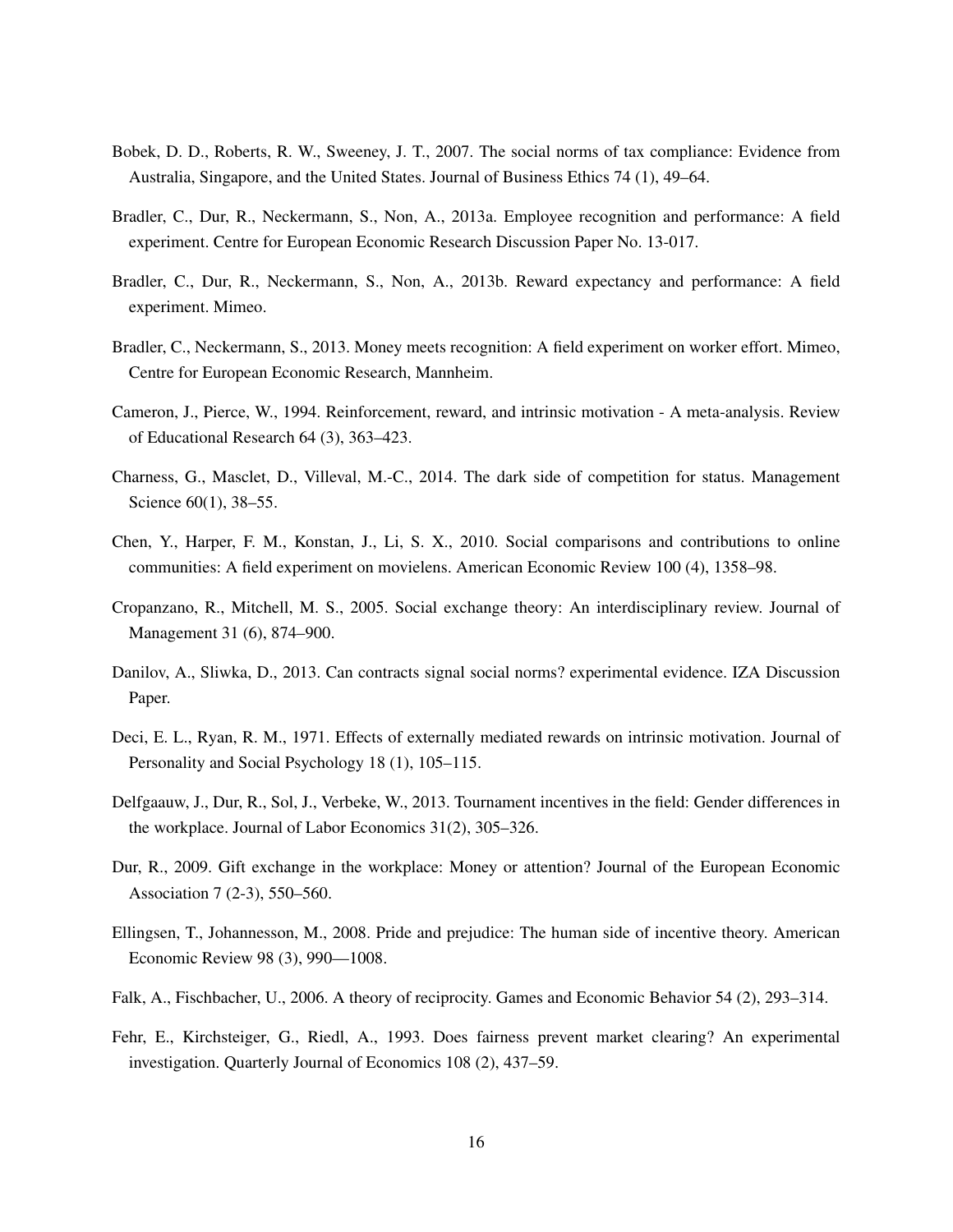- Fischer, P., Huddart, S., 2008. Optimal contracting with endogenous social norms. American Economic Review 98 (4), 1459–1475.
- Fisher, R. J., Ackerman, D., 1998. The effects of recognition and group need on volunteerism: A social norm perspective. Journal of Consumer Research 25 (3), 262–75.
- Freeman, R. B., Gelber, A. M., 2010. Prize structure and information in tournaments: Experimental evidence. American Economic Journal: Applied Economics 2 (1), 149–64.
- Frey, B. S., Meier, S., 2004. Social comparisons and pro-social behavior: Testing conditional cooperation in a field experiment. American Economic Review 94 (5), 1717–1722.
- Gerber, A. S., Rogers, T., 2009. Descriptive social norms and motivation to vote: everybody's voting and so should you. The Journal of Politics 71 (01), 178–191.
- Gneezy, U., List, J., 2006. Putting behavioral economics to work: Field evidence on gift exchange. Econometrica 74 (5), 1365–1384.
- Grant, A. M., Gino, F., 2010. A little thanks goes a long way: Explaining why gratitude expressions motivate prosocial behavior. Journal of Personality and Social Psychology 98 (6), 946–955.
- Gubler, T., Larkin, I., Pierce, L., 2013. The dirty laundry of employee award programs: Evidence from the field. Harvard Business School NOM Unit Working Paper 13-069.
- Gul, F., Pesendorfer, W., 2010. Interdependent preference models as a theory of intentions. Working Paper, Princeton University.
- Harrison, G. W., List, J. A., 2004. Field experiments. Journal of Economic Literature 42 (4), 1009–1055.
- Hennig-Schmitt, H., Rockenbach, B., Sadrieh, A., 2010. In search of worker's real effort reciprocity A field and a laboratory experiment. Journal of the European Economic Association 8 (4), 817–837.
- Holton, V., Dent, F., Rabbetts, J., 2009. Motivation and employee engagement in the 21st century: A survey of management views. An Ashridge Report.
- Hoogveld, N., Zubanov, N., 2014. The power of (no) recognition: Experimental evidence from the university classroom. IZA Discussion Paper.
- Kosfeld, M., Neckermann, S., 2011. Getting more work for nothing? Symbolic awards and worker performance. American Economic Journal: Microeconomics 3 (3), 1–16.
- Kovach, K. A., 1995. Employee motivation: Addressing a crucial factor in your organization's performance. Employment Relations Today 22 (2), 93–107.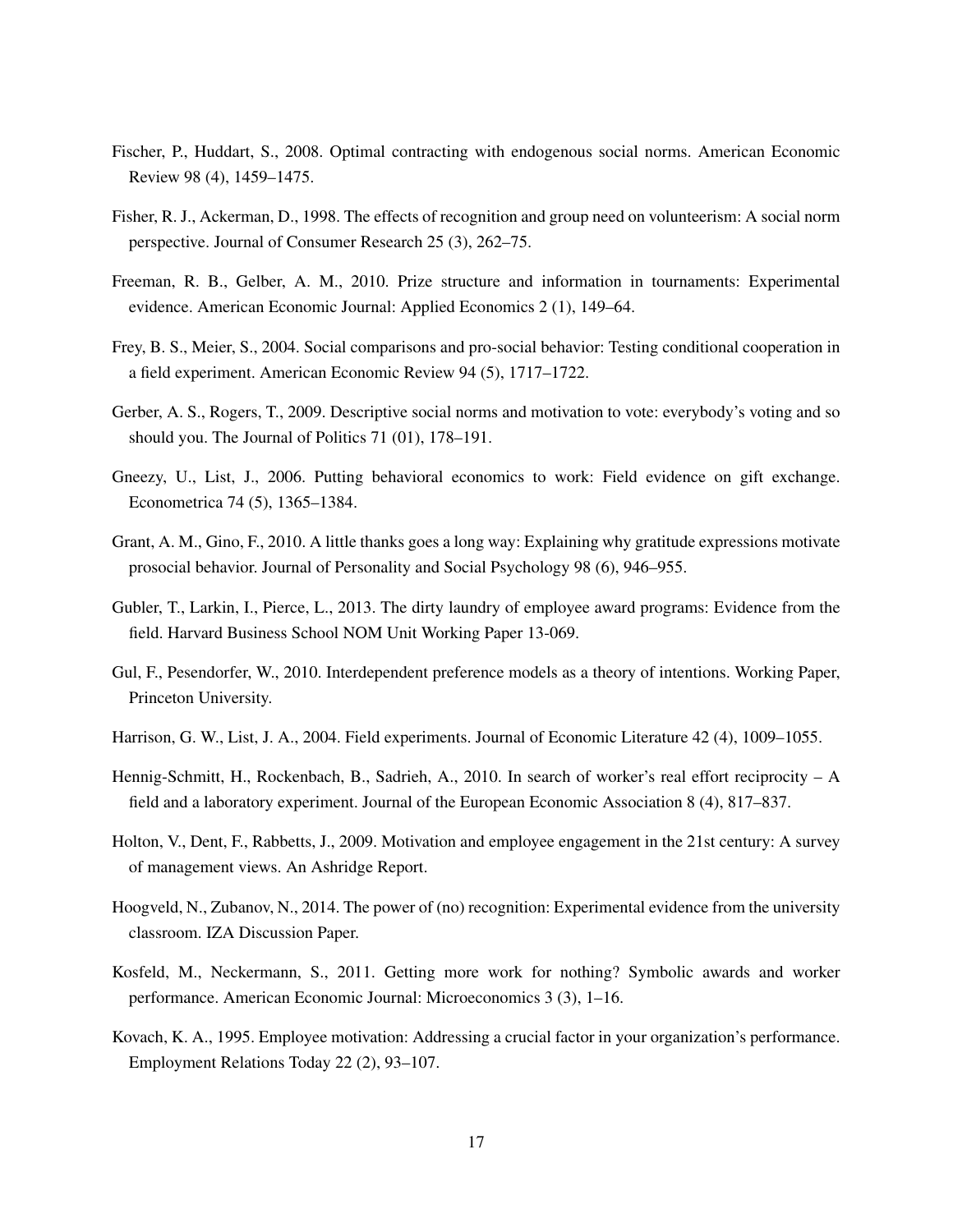- Kube, S., Maréchal, M. A., Puppe, C., 2012. The currency of reciprocity Gift exchange in the workplace. American Economic Review 102 (4), 1644–62.
- Kube, S., Maréchal, M. A., Puppe, C., 2013. Do wage cuts damage work morale? Evidence from a natural field experiment. Journal of the European Economic Association 11(4), 853–870.
- Kuhnen, C. M., Tymula, A., 2012. Feedback, self-esteem and performance in organizations. Management Science 58 (1), 94–113.
- Levine, D. K., 1998. Modeling altruism and spitefulness in experiments. Review of Economic Dynamics 1 (3), 593–622.
- Levitt, S., List, J. A., 2009. Field experiments in economics: The past, the present, and the future. European Economic Review 53 (1), 1–18.
- List, J. A., Rasul, I., 2011. Field experiments in labor economics. In: Ashenfelter, O., Card, D. (Eds.), Handbook of Labor Economics, 1st Edition. Vol. 4. Elsevier, pp. 103–228.
- Neckermann, S., Yang, X., 2012. The impact of scarce rewards on worker effort: An experimental investigation. Mimeo.
- Nelson, B., 2005. 1001 Ways to Reward your Employees. Vol. 2. Workman Publishing Company, New York.
- Nolan, J. M., Schultz, P. W., Cialdini, R. B., Goldstein, N. J., Griskevicius, V., 2008. Normative social influence is underdetected. Personality and social psychology bulletin 34 (7), 913–923.
- Non, A., 2012. Gift-exchange, incentives, and heterogeneous workers. Games and Economic Behavior 75 (1), 319–336.
- Rhoades, L., Eisenberger, R., August 2002. Perceived organizational support: A review of the literature. Journal of Applied Psychology 87 (4), 698–714.
- Schultz, P. W., Nolan, J. M., Cialdini, R. B., Goldstein, N. J., Griskevicius, V., 2007. The constructive, destructive, and reconstructive power of social norms. Psychological Science 18, 429–434.
- Shang, J., Croson, R., 2009. A field experiment in charitable contribution: The impact of social information on the voluntary provision of public goods. The Economic Journal 119 (540), 1422–1439.
- Sliwka, D., 2007. Trust as a signal of a social norm and the hidden costs of incentive schemes. American Economic Review 97 (3), 999–1012.
- Stajkovic, A. D., Luthans, F., 2003. Behavioral management and task performance in organizations: Conceptual background, meta-analysis, and test of alternative models. Personnel Psychology 56 (1), 155–194.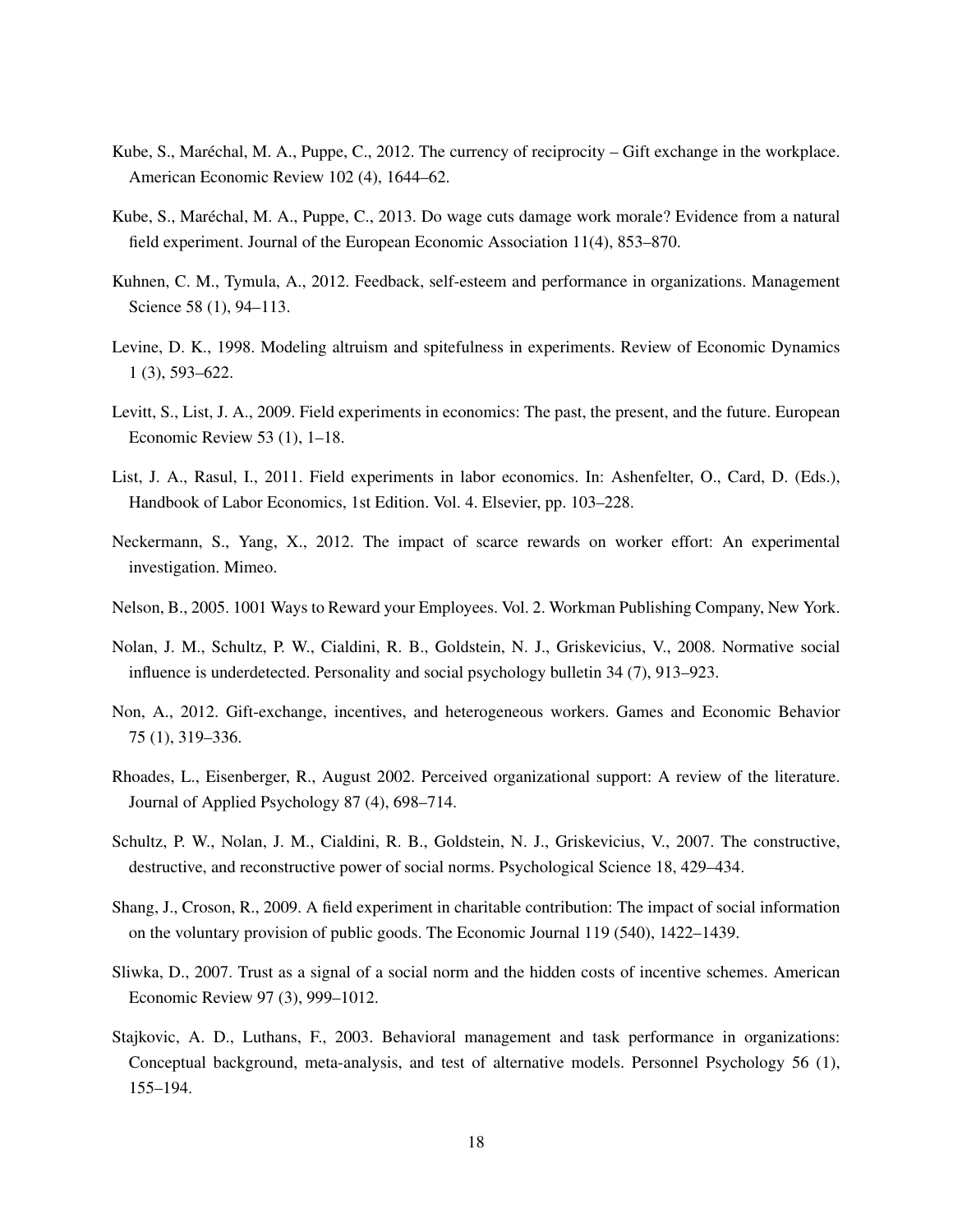- Swank, O. H., Visser, B., 2007. Motivating through delegating tasks or giving attention. Journal of Law, Economics, and Organization 23(3), 731–742.
- Tran, A., Zeckhauser, R., 2012. Rank as an inherent incentive: Evidence from a field experiment. Journal of Public Economics 96 (9-10), 645–650.
- Wagner, R., Harter, J. K., 2006. 12: The Elements of Great Managing. New York: Gallup Press.
- Wiley, C., 1997. What motivates employees what motivates employees according to over 40 years of motivation surveys. International Journal of Manpower 18 (3), 263 – 280.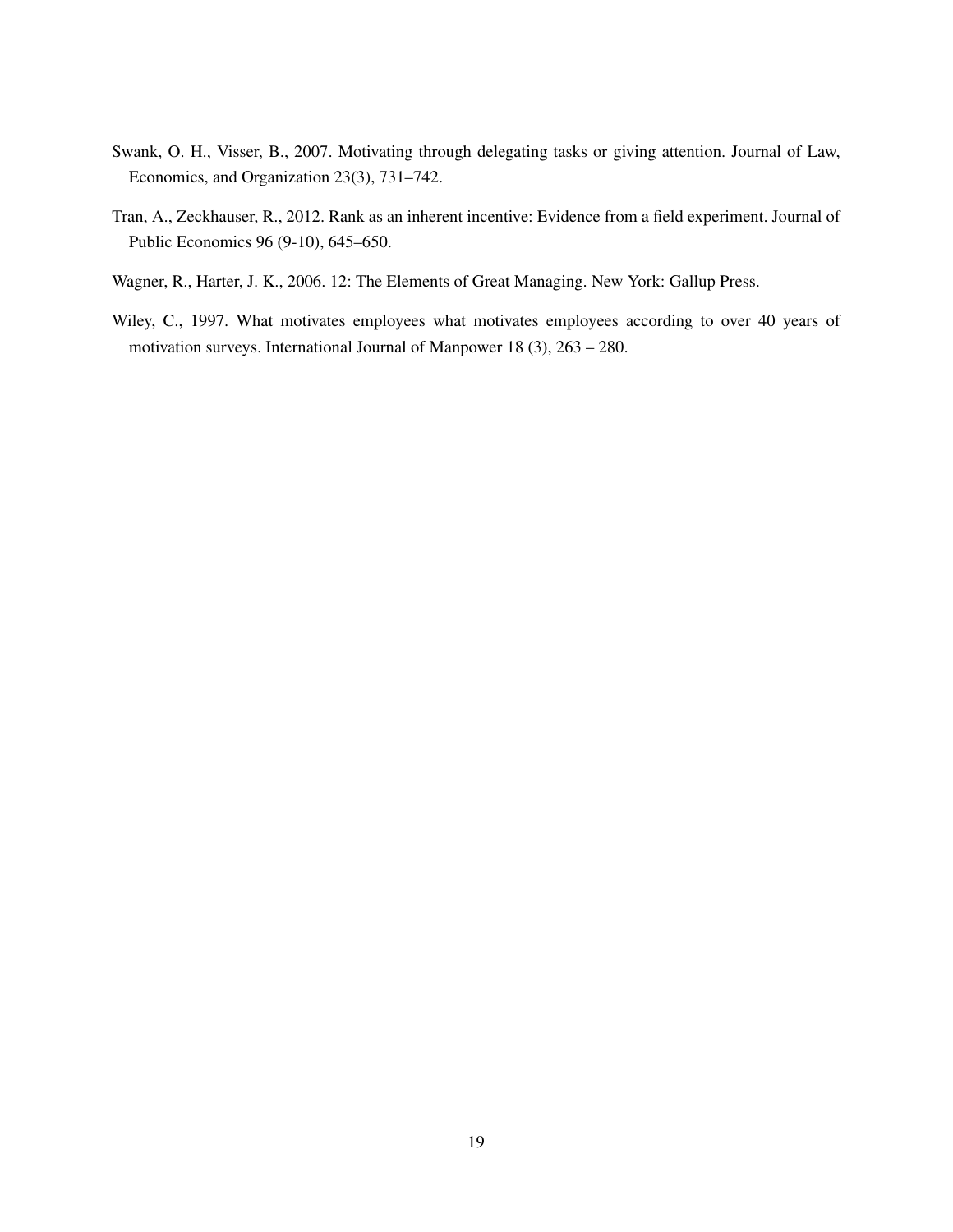## Figures

#### Figure 1: Thank-you Card



*Note:* The translation of the text on the card is: "Dear John Public, we would like to thank you cordially for your dedicated work. With your support for this project's comprehensive data-entry, you provide an important basis for our research.".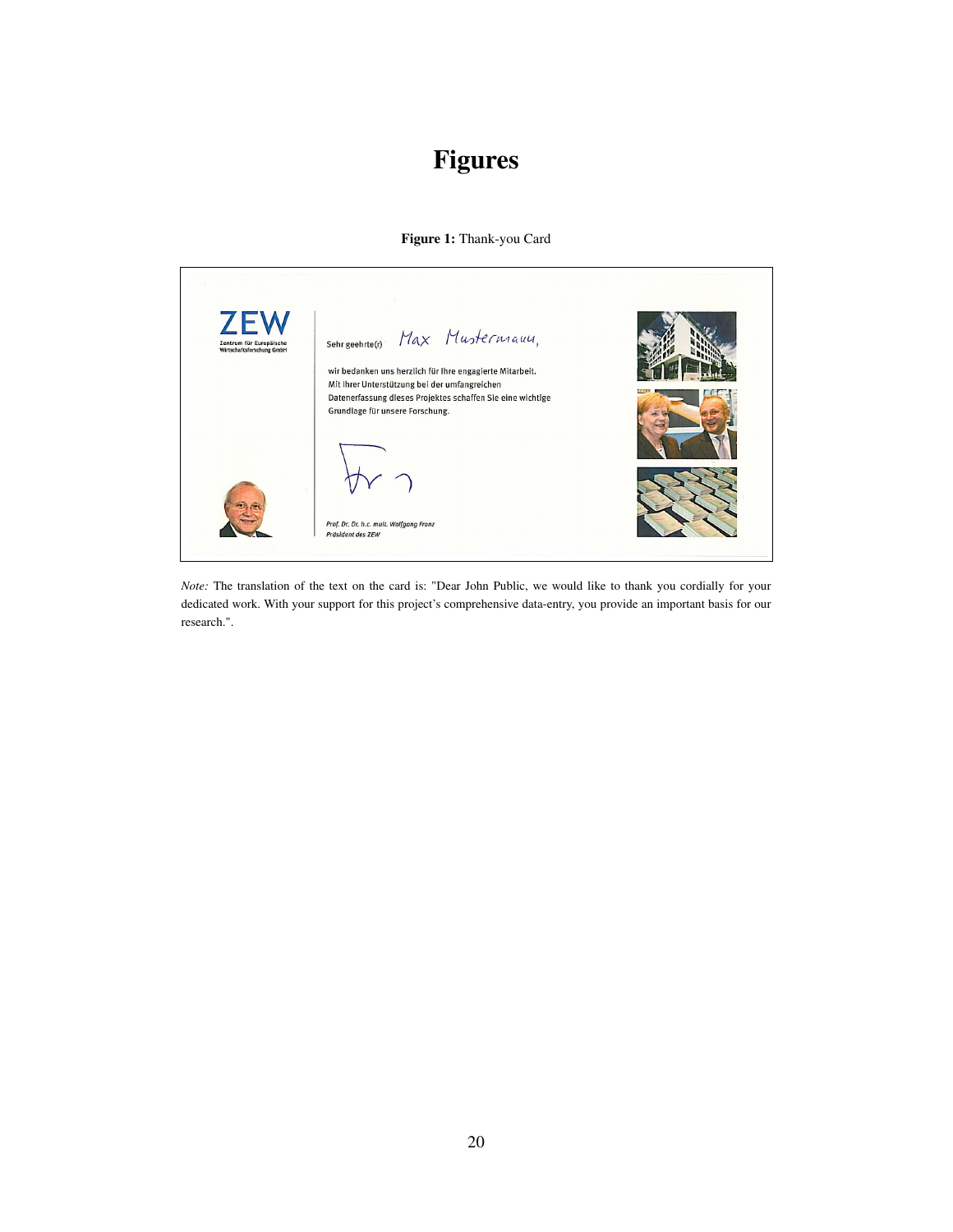

Figure 2: Improvement in correct entries per minute by treatment

*Note:* The bars indicate the average change in correct entries from working period 1 to 2 by treatment. The whiskers depict the 95% confidence intervals based on cluster-adjusted standard errors (clustered on session level).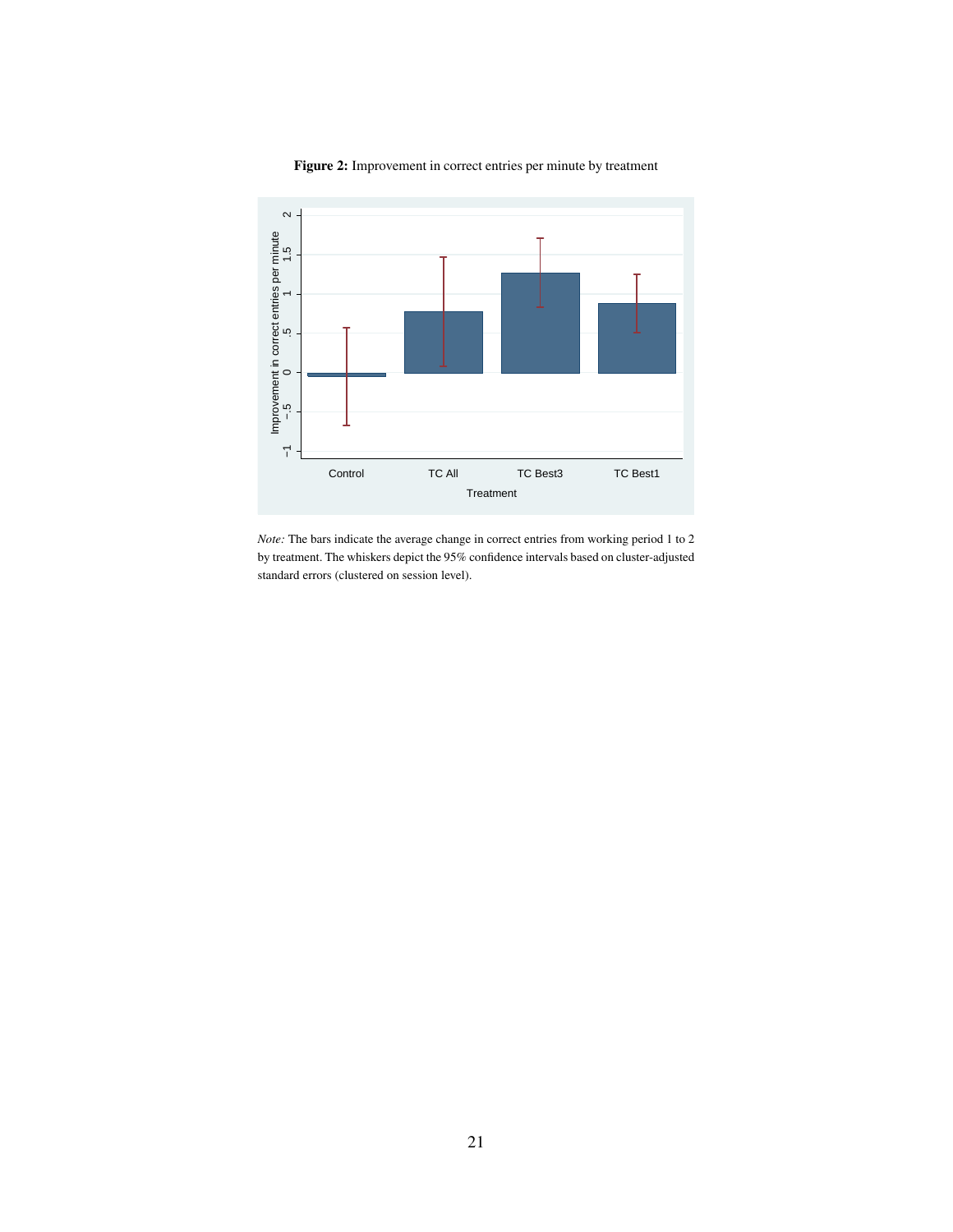

#### Figure 3: Improvement in correct entries per minute by treatment and performance group

*Note:* The bars indicate the average change in correct entries from working period 1 to 2 by treatment and performance group. The whiskers depict the 95% confidence intervals based on cluster-adjusted standard errors (clustered on session level). *TC All* is included in the left panel as all workers in this treatment receive a card. The *Control* treatment is included in the right panel as nobody receives a card.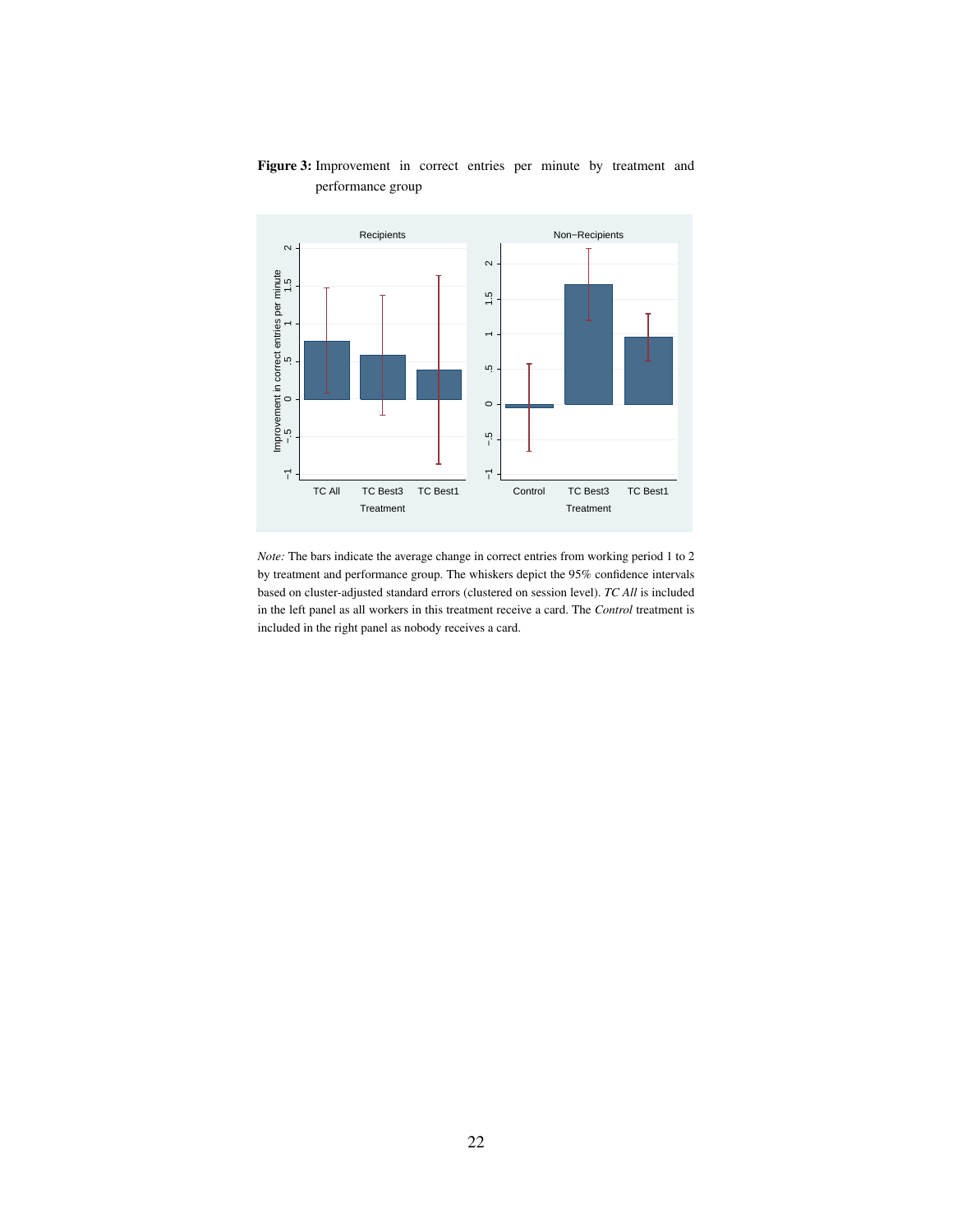### Tables

|                         | Card for all |          | Card for best 3 |          | Card for best 1 |  |
|-------------------------|--------------|----------|-----------------|----------|-----------------|--|
| Reciprocity             | $R: +$       | $\,<\,$  | $R: +$<br>N: 0  | $\,<\,$  | $R: +$<br>N: 0  |  |
| Conditional<br>altruism | $\pm$        | $\rm{>}$ | $\pm$           | $\rm{>}$ | $\pm$           |  |
| Conformity              | R: 0         |          | R:<br>$N: +$    | $\rm{>}$ | R:<br>$N: +$    |  |

#### Table 1: Theoretical Predictions

*Note:* R denotes recipients of recognition, N denotes non-recipients. + and − represent the direction of the predicted performance change. In cases where the theories allow predicting the relative magnitude of the effect in comparison to other treatments, this is indicated with the  $\langle$  or  $\rangle$  signs. The first line, for example, reads as follows: Reciprocity theory predicts that recipients of thank you cards respond positively. The size of this effect is either equal across all treatments or increases in size the more exclusive the card is, i.e. the lower the number of recipients relative to non-recipients.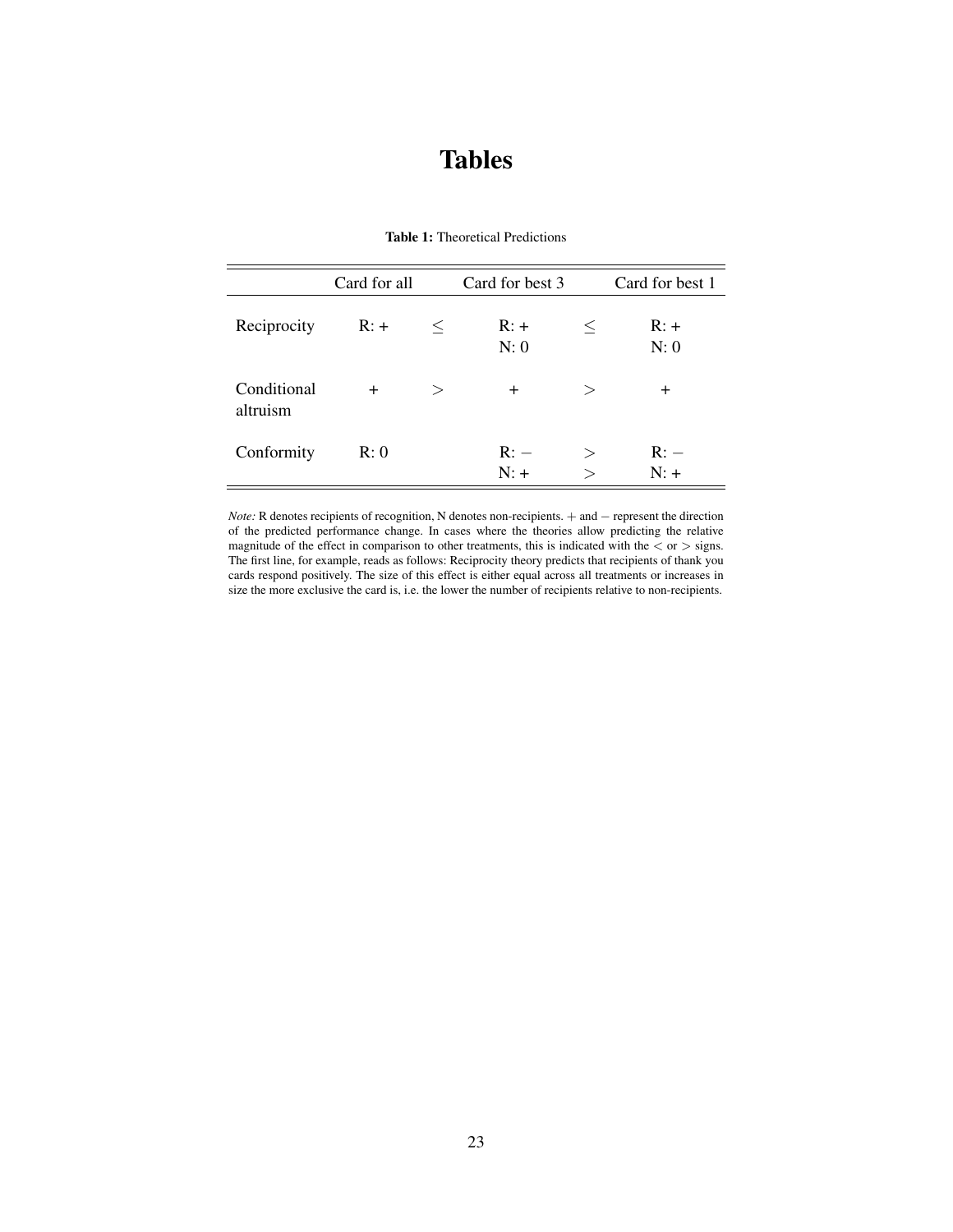|                                   | Control | TC All     | TC Best 3  | TC Best 1  |
|-----------------------------------|---------|------------|------------|------------|
| $\mathbf N$                       | 81      | 82         | 95         | 82         |
| Female                            | 0.593   | 0.549      | 0.558      | 0.659      |
|                                   | (0.494) | (0.501)    | (0.499)    | (0.477)    |
| Economics major                   | 0.383   | 0.317      | 0.368      | $0.512*$   |
|                                   | (0.489) | (0.468)    | (0.485)    | (0.503)    |
| Mannheim                          | 0.556   | 0.427      | $0.779***$ | $0.744**$  |
|                                   | (0.500) | (0.498)    | (0.417)    | (0.439)    |
| Morning                           | 0.407   | 0.317      | 0.389      | $0.268*$   |
|                                   | (0.494) | (0.468)    | (0.490)    | (0.446)    |
| Afternoon                         | 0.235   | $0.402**$  | 0.274      | $0.451***$ |
|                                   | (0.426) | (0.493)    | (0.448)    | (0.501)    |
| Evening                           | 0.358   | 0.280      | 0.337      | 0.280      |
|                                   | (0.482) | (0.452)    | (0.475)    | (0.452)    |
| Group size                        | 6.852   | 7.024      | 7.421***   | 7.512***   |
|                                   | (0.760) | (0.994)    | (0.833)    | (0.633)    |
| Duration of working period 1      | 96.585  | 102.693*** | 105.426*** | 102.248*** |
|                                   | (6.237) | (7.516)    | (4.127)    | (5.100)    |
| Mannheim university               | 0.259   | 0.305      | $0.411**$  | $0.451**$  |
|                                   | (0.441) | (0.463)    | (0.495)    | (0.501)    |
| Ludwigshafen university           | 0.210   | 0.134      | 0.232      | 0.146      |
|                                   | (0.410) | (0.343)    | (0.424)    | (0.356)    |
| Heidelberg university             | 0.506   | 0.549      | $0.305***$ | 0.390      |
|                                   | (0.503) | (0.501)    | (0.463)    | (0.491)    |
| Baseline performance <sup>1</sup> | 15.873  | 16.628     | 16.191     | 16.528     |
|                                   | (3.066) | (3.754)    | (4.193)    | (3.745)    |

Table 2: Summary Statistics by Treatment

*Note:* The table reports means for each group. Standard deviations are displayed in parentheses. Significance levels indicate a difference of means (compared to the control group) and are denoted as follows: \* p < 0.1, \*\*  $p < 0.05$ , \*\*\*  $p < 0.01$ .

<sup>1</sup> Baseline performance is measured as correct entries per minute in working period 1.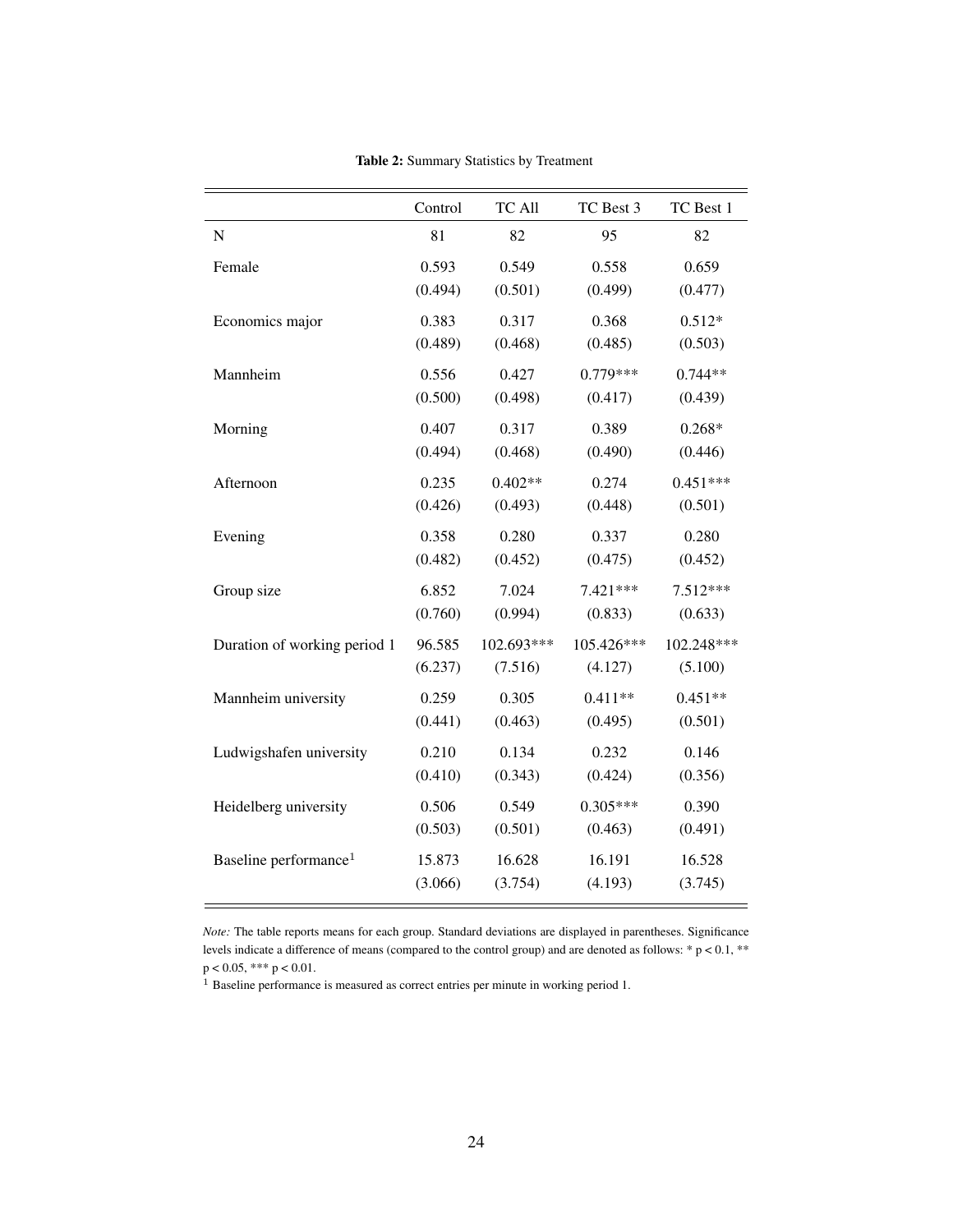|                                 | I                     | $_{\rm II}$           | Ш                     | IV                  |
|---------------------------------|-----------------------|-----------------------|-----------------------|---------------------|
| TC All                          | $0.839*$<br>(0.439)   | $0.818*$<br>(0.433)   | $0.845*$<br>(0.440)   | $0.828*$<br>(0.434) |
| TC Best3                        | $1.272***$<br>(0.386) | $1.163***$<br>(0.408) |                       |                     |
| TC Best1                        | $0.941**$<br>(0.385)  | $0.882**$<br>(0.386)  |                       |                     |
| TC Best <sub>3</sub> - Rec.     |                       |                       | 0.647<br>(0.518)      | 0.515<br>(0.535)    |
| TC Best <sub>3</sub> - Non-Rec. |                       |                       | $1.698***$<br>(0.407) | 1.588***<br>(0.430) |
| TC Best1 - Rec.                 |                       |                       | 0.043<br>(0.761)      | $-0.046$<br>(0.757) |
| TC Best1 - Non-rec.             |                       |                       | $1.100***$<br>(0.377) | 1.046***<br>(0.382) |
| Controls                        |                       |                       |                       |                     |
| Baseline performance            | Yes                   | Yes                   | Yes                   | Yes                 |
| Demographics                    | No                    | Yes                   | No                    | Yes                 |
| Other controls                  | N <sub>0</sub>        | Yes                   | N <sub>0</sub>        | Yes                 |
| Observations                    | 627                   | 627                   | 627                   | 627                 |
| Sessions                        | 91                    | 91                    | 91                    | 91                  |
| $\mathbb{R}^2$                  | 0.781                 | 0.784                 | 0.783                 | 0.787               |

Table 3: Treatment Effects on Productivity in Working Period 2

*Note:* This table reports OLS coefficient estimates (standard errors clustered by session are reported in parentheses). The dependent variable is a worker's performance in the second working period measured by the number of correct database entries per minute. *TC All* represents the treatment where all workers in a work group received a thank-you card after the first working period. *TC Best3* and *TC Best1* refer to sessions where thank-you cards were assigned to either the best three or the best performing workers, respectively. Treatment *Control* is omitted and serves as the reference category. All columns include controls for *baseline performance*, its *squared* and *cubic term*, as well as the performance *rank* of workers in working period 1. Column II includes additional controls for *demographics* such as gender, university and field of study as well as *other controls* such as location, time of day, duration of working period 1 and group size. Column III allows for differential treatment effects for recipients (*Rec.*) and non-recipients (*Non-Rec.*) of thank-you cards. Column IV additionally includes all control variables. Note that all regressions also include dummies for and observations from four other treatments, which are reported in Bradler and Neckermann (2013) and Bradler et al. (2013b). The data are included to obtain more accurate estimates of the coefficients for the control variables. Significance levels are denoted as follows:  $* p < 0.1$ , \*\*  $p < 0.05$ , \*\*\*  $p < 0.01$ .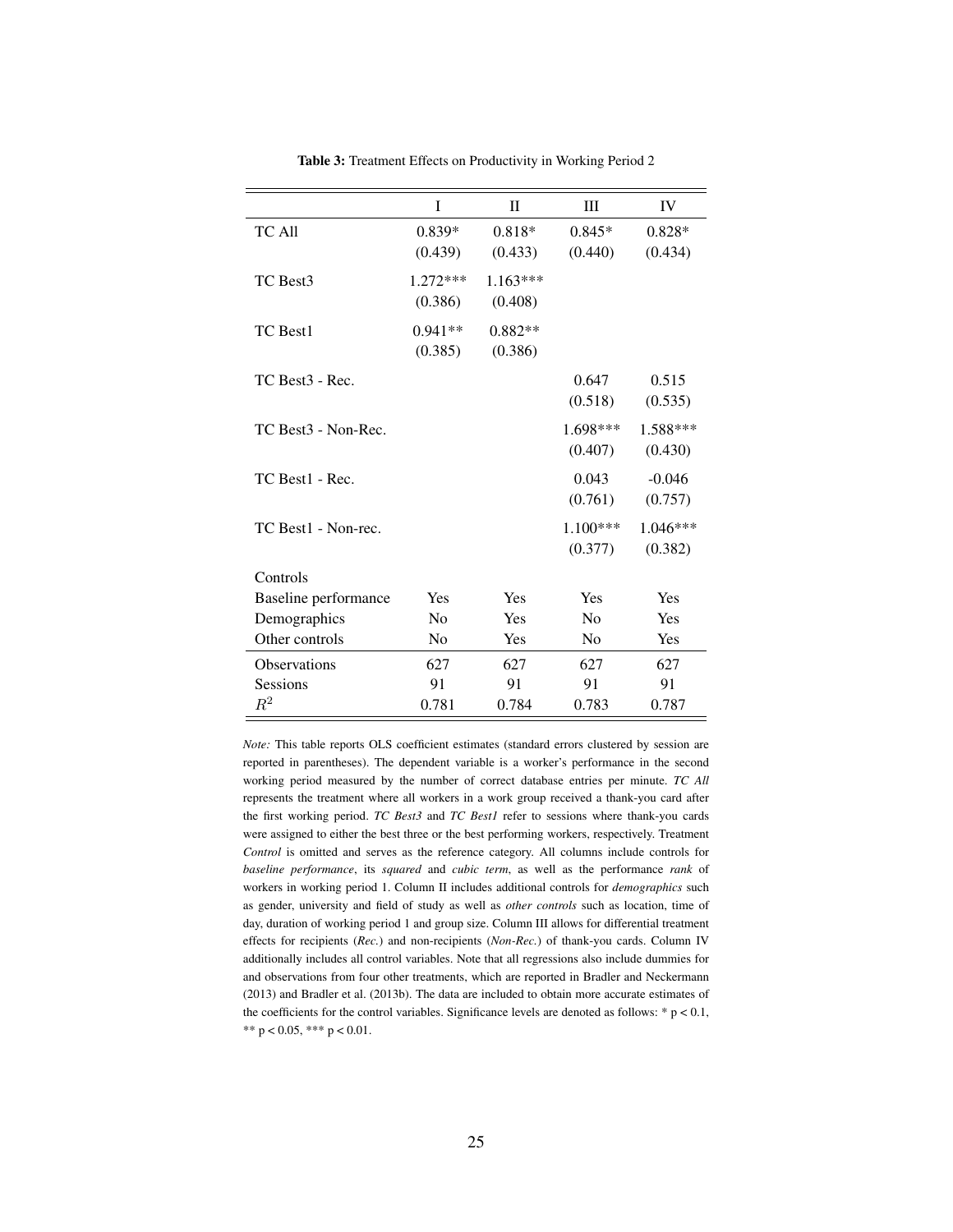### Appendix A: Treatment Scripts (Original in German)

#### Control:

"May I bother you for a moment? With the help of our IT department, we did a brief check of the server. The data have been correctly transmitted from all computers so far. We were previously struggling with some software problems but now everything seems to work fine."

#### Thank-you card for all (TC All):

"May I bother you for a moment? With the help of our IT department, we did a brief check of the server. The data have been correctly transmitted from all computers so far. We were previously struggling with some software problems but now everything seems to work fine. We would also like to take the opportunity to thank you in advance for your help. In preparation for this data-entry job, our president, Wolfgang Franz, and we have decided to give everyone this thank-you card as a symbol of our appreciation and thankfulness for your support. [While assigning the cards:] Thank you very much for your commitment!"

#### Thank-you card for best 3 (TC Best3):

"May I bother you for a moment? With the help of our IT department, we did a brief check of the server. The data have been correctly transmitted from all computers so far. We were previously struggling with some software problems but now everything seems to work fine. We would also like to take the opportunity to thank you in advance for your help. In preparation for this data-entry job, our president, Wolfgang Franz, and we have decided to give everyone this thank-you card as a symbol of our appreciation and thankfulness for your support. However, Prof. Franz was only able to sign a small number of cards personally. Therefore, we have decided just now to hand these cards to those of you who entered most data so far. Our IT-specialists have told us that logins A, B, and C have transmitted most data so far. This should be Mr. /Mrs. X, Y, and Z, correct? [While assigning the cards:] A special thank to you, Mr./Ms. X, Y, and Z for your commitment."

#### Thank-you card for best 1 (TC Best1):

"May I bother you for a moment? With the help of our IT department, we did a brief check of the server. The data have been correctly transmitted from all computers so far. We were previously struggling with some software problems but now everything seems to work fine. We would also like to take the opportunity to thank you in advance for your help. In preparation for this data-entry job, our president, Wolfgang Franz, and we have decided to give everyone this thank-you card as a symbol of our appreciation and thankfulness for your support. However, Prof. Franz was only able to sign a small number of cards personally. Therefore, we have decided just now to hand the card to that person who entered most data so far. Our IT-specialists have told us that login A has transmitted most data so far. This should be Mr./Mrs. X, correct? [While handing over the card: A special thank to you, Mr./Ms. X for your commitment."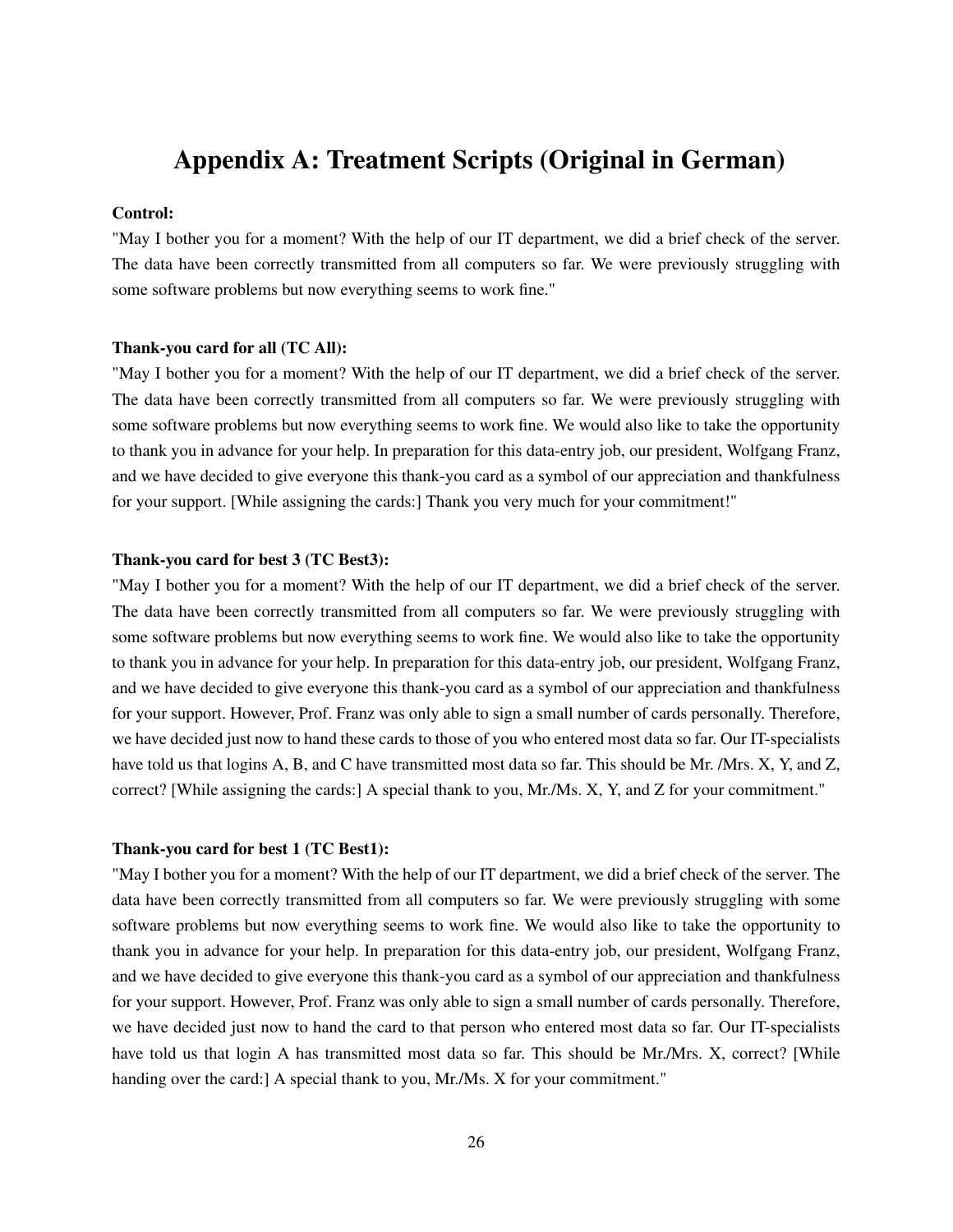# Appendix B: Supplementary tables

|          | Mean<br>(sd)        | Mann-Whitney rank-sum test<br>vs. Control |
|----------|---------------------|-------------------------------------------|
|          |                     | p-value                                   |
| Control  | $-0.044$<br>(1.964) |                                           |
| TC All   | 0.776<br>(2.374)    | $0.006***$                                |
| TC Best3 | 1.271<br>(1.820)    | $0.000***$                                |
| TC Best1 | 0.880<br>(1.811)    | $0.005***$                                |

Table B.1: Improvement in correct entries per minute after treatment intervention by treatment

*Note:* Standard deviations are reported in parentheses. Significance levels are denoted as follows: \* p < 0.1, \*\* p < 0.05, \*\*\* p < 0.01.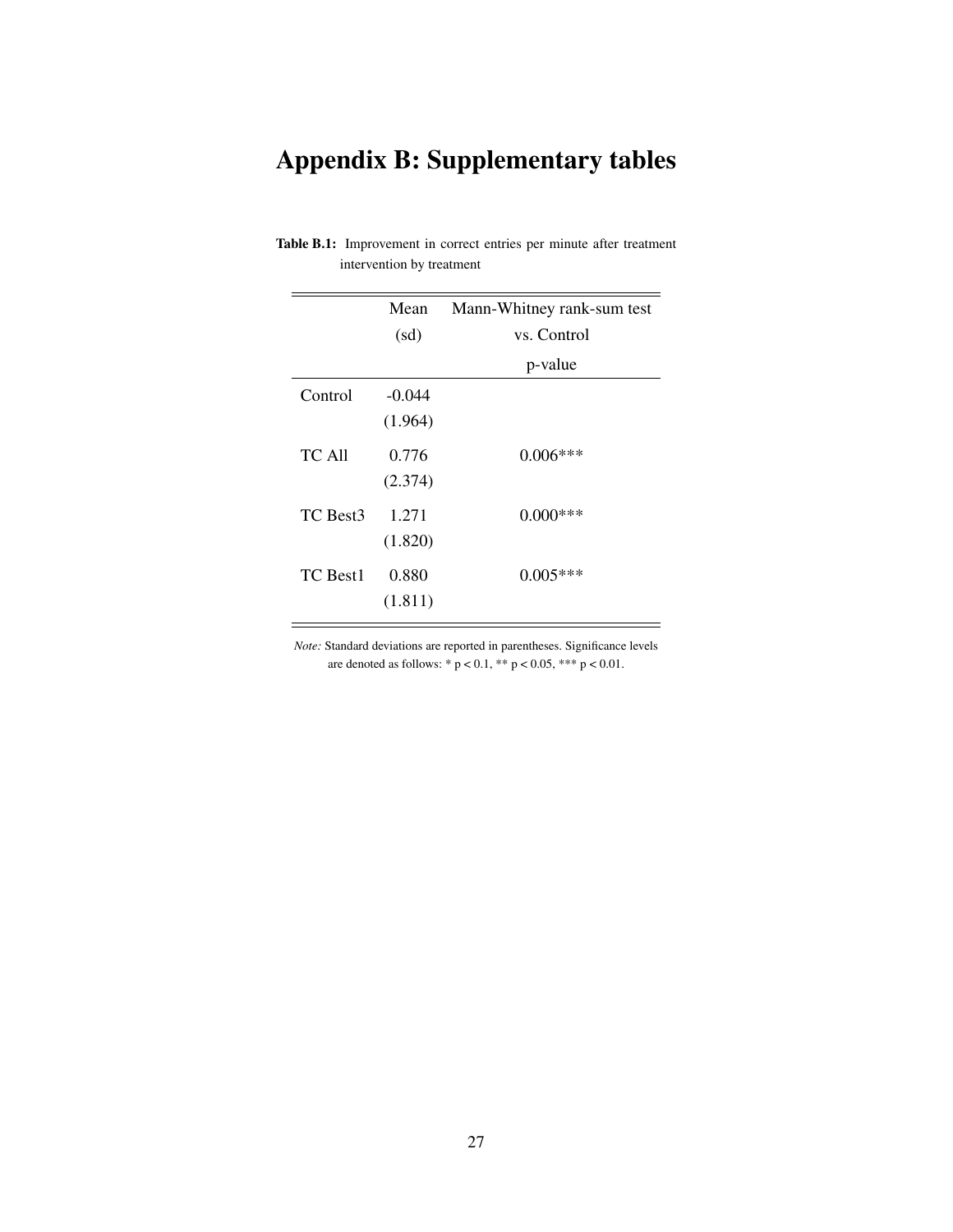|                             | I              | $\mathbf{I}$ | Ш              | IV         |
|-----------------------------|----------------|--------------|----------------|------------|
| TC All                      | $0.820*$       | $0.804*$     | $0.820*$       | $0.802*$   |
|                             | (0.474)        | (0.462)      | (0.475)        | (0.463)    |
| TC Best3                    | $1.315***$     | 1.277***     |                |            |
|                             | (0.385)        | (0.411)      |                |            |
| TC Best1                    | $0.925**$      | $0.915**$    |                |            |
|                             | (0.368)        | (0.372)      |                |            |
| TC Best <sub>3</sub> - Rec. |                |              | 0.626          | 0.557      |
|                             |                |              | (0.512)        | (0.524)    |
| TC Best3 - Non-Rec.         |                |              | $1.755***$     | $1.730***$ |
|                             |                |              | (0.410)        | (0.446)    |
| TC Best1 - Rec.             |                |              | 0.431          | 0.399      |
|                             |                |              | (0.710)        | (0.700)    |
| TC Best1 - Non-rec.         |                |              | $1.001***$     | 1.001***   |
|                             |                |              | (0.359)        | (0.368)    |
| Controls                    |                |              |                |            |
| Demographics                | No             | Yes          | No             | Yes        |
| Other controls              | N <sub>0</sub> | Yes          | N <sub>0</sub> | Yes        |
| <b>Observations</b>         | 627            | 627          | 627            | 627        |
| <b>Sessions</b>             | 91             | 91           | 91             | 91         |
| $\,R^2$                     | 0.082          | 0.092        | 0.096          | 0.108      |

Table B.2: Simple Diff-in-Diff Estimation of Treatment Effects on the Difference in Productivity between Working Periods 2 and 1

*Note:* This table reports OLS coefficient estimates (standard errors clustered by session are reported in parentheses). The dependent variable is the difference in correct entries per minute between working period 2 and working period 1. *TC All* represents the treatment where all workers in a work group received a thank-you card after the first working period. *TC Best3* and *TC Best1* refer to sessions where thank-you cards were assigned to either the best three or the best performing workers, respectively. Treatment *Control* is omitted and serves as the reference category. Column I and II shows overall treatments effects. Column III and IV allows for differential treatment effects for recipients (*Rec.*) and non-recipients (*Non-Rec.*) of thank-you cards. Columns II and IV include additional controls for *demographics* such as gender, university and field of study as well as *other controls* such as location, time of day, duration of working period 1 and group size. Note that all regressions also include dummies for and observations from four other treatments, which are reported in Bradler and Neckermann (2013) and Bradler et al. (2013b). The data are included to obtain more accurate estimates for the coefficients of the control variables. Significance levels are denoted as follows: \* p < 0.1, \*\* p < 0.05, \*\*\* p < 0.01.